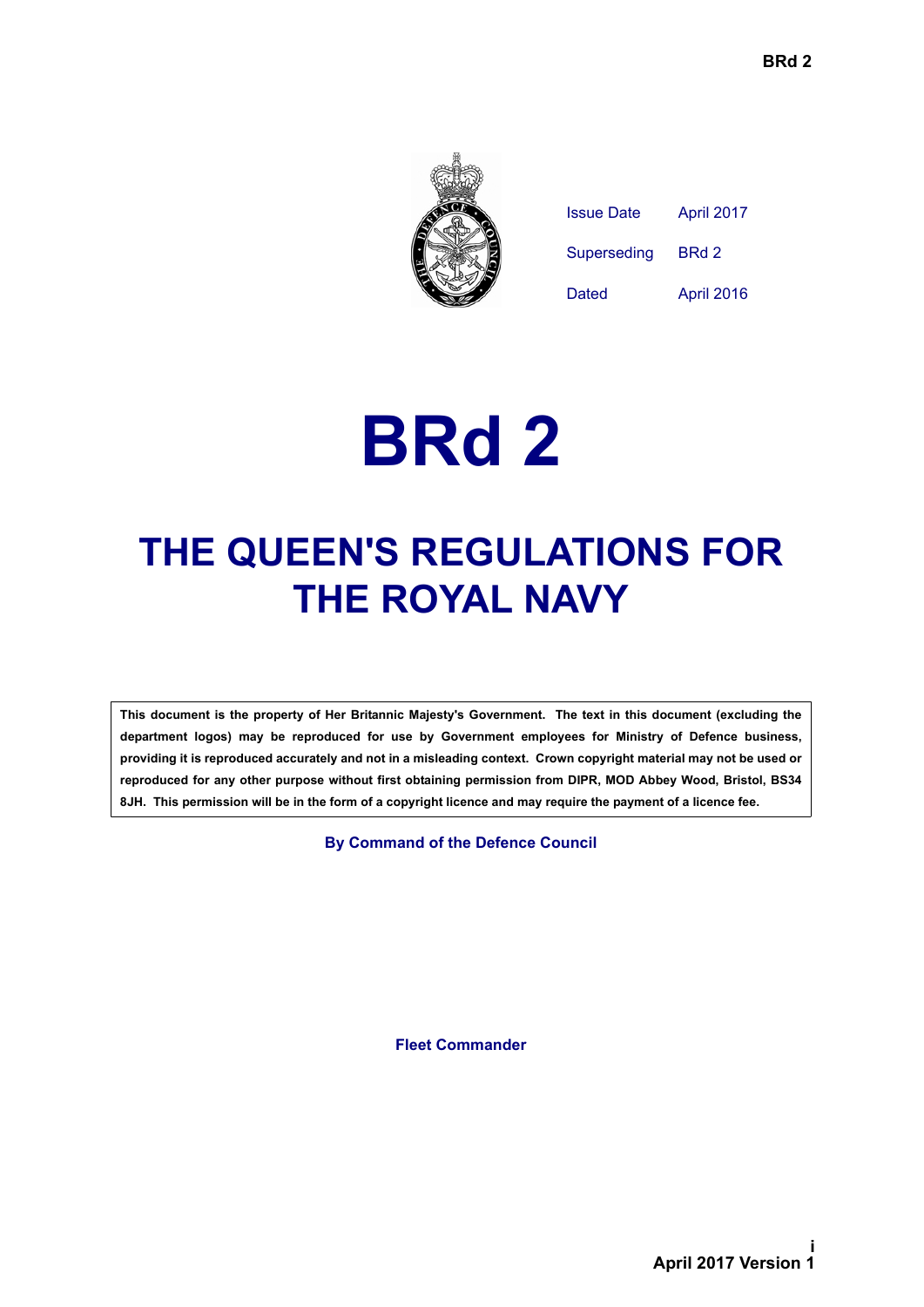

#### **SPONSOR INFORMATION**

<span id="page-1-0"></span>This publication is sponsored by the **Fleet Commander**. All correspondence concerning this publication is to be sent to:

> Navy Legal Litigation Mail Point 4-2 Leach Building Whale Island PORTSMOUTH **Hants** PO2 8BY

This publication is published by **Navy Publications and Graphics Organisation (NPGO)**

Navy Author 09 Navy Publications and Graphics Organisation Pepys Building HMS COLLINGWOOD FAREHAM **Hants** PO 14 1AS

© UK MOD Crown Copyright 2017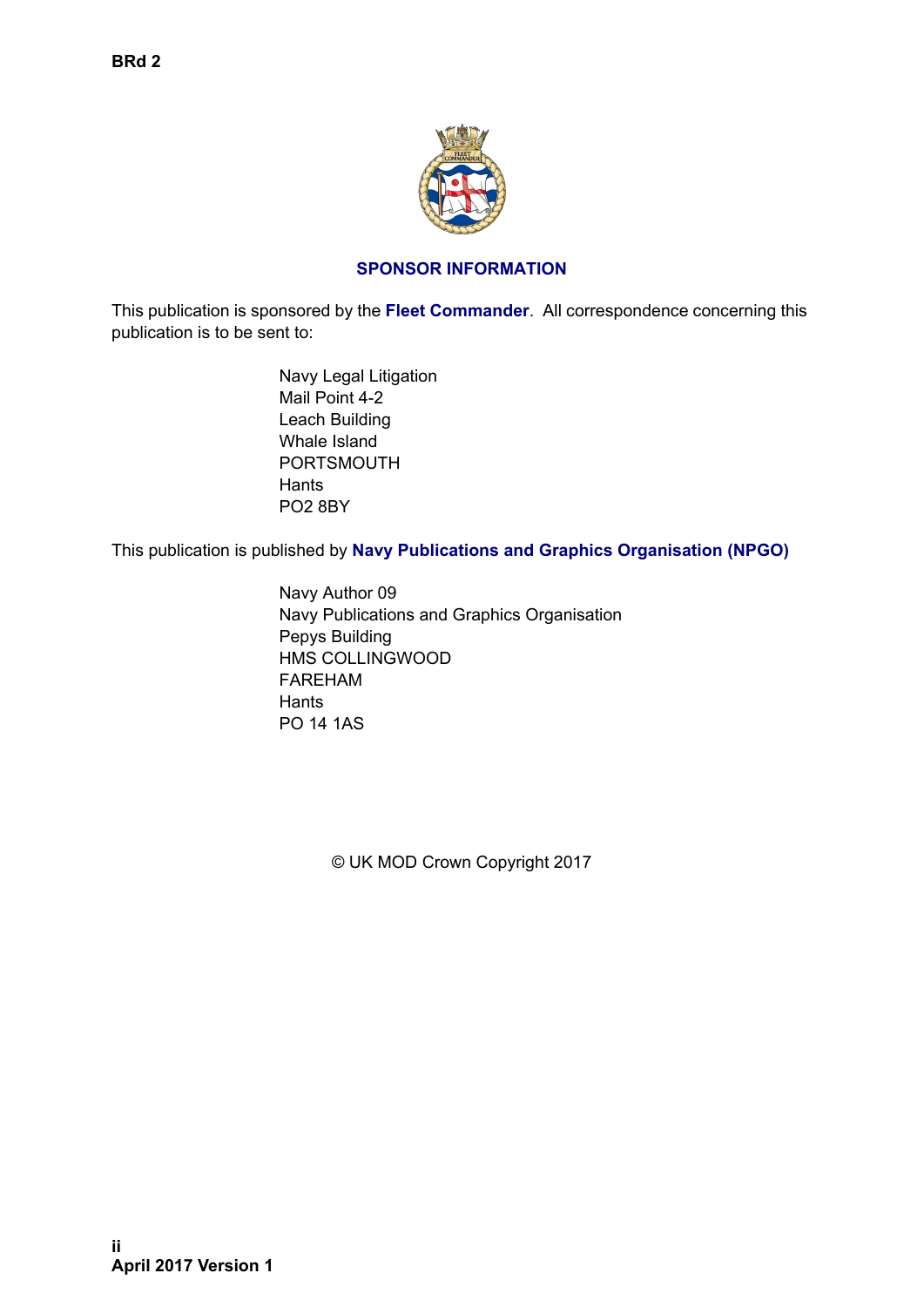|                  | <b>Edited by</b>             | <b>Checked by</b>   | <b>Approved by</b>      |
|------------------|------------------------------|---------------------|-------------------------|
| 2011 Edition:    | $\overline{\mathsf{Name}}$ : | Name:               | Name:                   |
|                  | D Dawe                       | D Dawe              | D Dawe                  |
| Date of Edition  | Tally:                       | Tally:              | Tally:                  |
|                  | DS Law L&C Admin             | DS Law L&C Admin    | DS Law L&C Admin        |
| February 2011    | Signature:                   | Signature:          | Signature:              |
|                  | Signed On File Copy          | Signed On File Copy | Signed On File Copy     |
|                  | Date:                        | Date:               | Date:                   |
| 2012 Edition:    | Name:                        | Name:               | Name:                   |
|                  | J B Lester                   | D Dawe              | D Dawe                  |
| Date of Edition: | Tally:                       | Tally:              | Tally:                  |
|                  | Fleet Author 09              | DNLS SC L3 Cwk Spt  | DNLS SC L3 Cwk Spt      |
| April 2012       | Signature:                   | Signature:          | Signature:              |
|                  | Signed On File Copy          | Signed On File Copy | Signed On File Copy     |
|                  | Date:                        | Date:               | Date:                   |
|                  | 02 April 2012                | 02 April 2012       | 02 April 2012           |
| 2013 Edition:    | Name:                        | Name:               | Name:                   |
|                  | J B Lester                   | S Paddock           |                         |
|                  | Tally:                       | Tally:              | Tally:                  |
|                  | Fleet Author 09              | PUBSUPPMNGR         | DNLS SC L3 Cwk Spt      |
| Date of edition: | Signature:                   | Signature:          | Signature:              |
|                  | Signed on File Copy          | Signed on File Copy | Signed on File Copy     |
| April 2013       | Date:                        | Date:               | Date:                   |
|                  | 02 April 2013                | 15 April 2013       | 09 April 2013           |
|                  |                              |                     |                         |
| 2014 Edition:    | Name:                        | Name:               | Name:                   |
|                  | J B Lester                   | S Paddock           | D Dawe                  |
|                  | Tally:                       | Tally:              | Tally:                  |
| Date of edition  | Navy Author 09               | <b>PUBSUPPMNGR</b>  | <b>CLNS L3 Casework</b> |
|                  | Signature:                   | Signature:          | Signature:              |
| April 2014:      | Signed on file copy          | Signed on File Copy | Signed on File Copy     |
|                  | Date:                        | Date:               | Date:                   |
|                  | 10/02/14                     | 10/02/14            | Dated on file copy      |
| 2015 Edition:    | Name:                        | Name:               | Name:                   |
|                  | J B Lester                   | S Paddock           | D Dawe                  |
|                  | Tally:                       | Tally:              | Tally:                  |
| Date of edition: | Navy Author 09               | <b>PUBSUPPMNGR</b>  | <b>CLNS Casework</b>    |
|                  |                              |                     | Support                 |
| April 2015       | Signature:                   | Signature:          | Signature:              |
|                  | Signed on file copy          | Signed on file copy | Signed on file copy     |
|                  | Date:                        | Date:               | Date:                   |
|                  | 29/04/15                     | 29/04/15            | 22/04/15                |
| 2016 Edition:    | Name:                        | Name:               | Name:                   |
|                  | J B Lester                   | S Paddock           | D Dawe                  |
| Date of edition: | Tally:                       | Tally:              | Tally:                  |
|                  | Navy Author 09               | <b>PUBSUPPMNGR</b>  | Navy Legal Casework     |
| April 2016       |                              |                     | Support 1               |
|                  | Signature:                   | Signature:          | Signature:              |
|                  | Signed on file copy          | Signed on file copy | Signed on file copy     |
|                  | Date:                        | Date:               | Date:                   |
|                  | 15/03/16                     | 18/03/16            | 16/03/16                |
|                  |                              |                     |                         |

#### **RECORD OF CONFIGURATION CONTROL**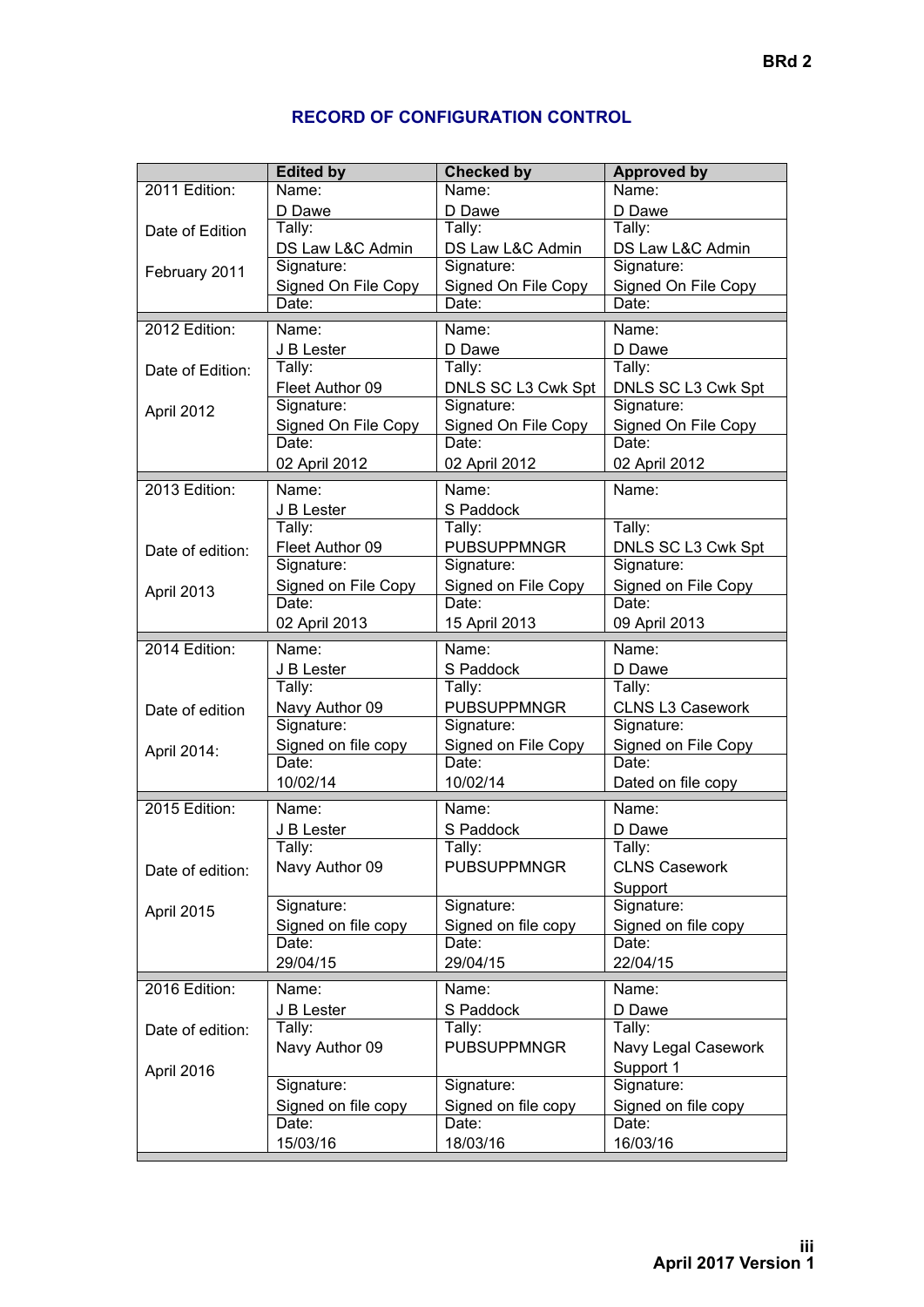|                  | <b>Edited by</b>    | <b>Checked by</b>      | <b>Approved by</b>     |
|------------------|---------------------|------------------------|------------------------|
| 2017 EDITION:    | Name:               | Name:                  | Name:                  |
|                  | John Baz Lester     | <b>Shirley Paddock</b> | <b>Richard Osborne</b> |
| Date of edition  | Tally:              | Tally:                 | Tally:                 |
| April 2017       | <b>NA09</b>         | NPGO-PSM               | Navy Legal-Litigation  |
| version 1        | Signature:          | Signature:             | Signature:             |
|                  | Signed On File Copy | Signed On File Copy    | Signed On File Copy    |
|                  | Date:               | Date:                  | Date:                  |
|                  | 28/04/17            | 03/05/17               | 03/05/17               |
| Edition:         | Name:               | Name:                  | Name:                  |
|                  | Tally:              | Tally:                 | Tally:                 |
| Date of Edition: | Signature:          | Signature:             | Signature:             |
|                  | Signed On File Copy | Signed On File Copy    | Signed On File Copy    |
|                  | Date:               | Date:                  | Date:                  |
| Edition:         | Name:               | Name:                  | Name:                  |
|                  | Tally:              | Tally:                 | Tally:                 |
| Date of edition: | Signature:          | Signature:             | Signature:             |
|                  | Signed on File Copy | Signed on File Copy    | Signed on File Copy    |
|                  | Date:               | Date:                  | Date:                  |
| Edition:         | Name:               | Name:                  | Name:                  |
|                  | Tally:              | Tally:                 | Tally:                 |
| Date of edition  | Signature:          | Signature:             | Signature:             |
|                  | Signed on file copy | Signed on File Copy    | Signed on File Copy    |
|                  | Date:               | Date:                  | Date:                  |
| Edition:         | Name:               | Name:                  | Name:                  |
|                  | Tally:              | Tally:                 | Tally:                 |
| Date of edition: | Signature:          | Signature:             | Signature:             |
|                  | Signed on file copy | Signed on file copy    | Signed on file copy    |
|                  | Date:               | Date:                  | Date:                  |
| Edition:         | Name:               | Name:                  | Name:                  |
|                  | Tally:              | Tally:                 | Tally:                 |
| Date of edition: | Signature:          | Signature:             | Signature:             |
|                  | Signed on file copy | Signed on file copy    | Signed on file copy    |
|                  | Date:               | Date:                  | Date:                  |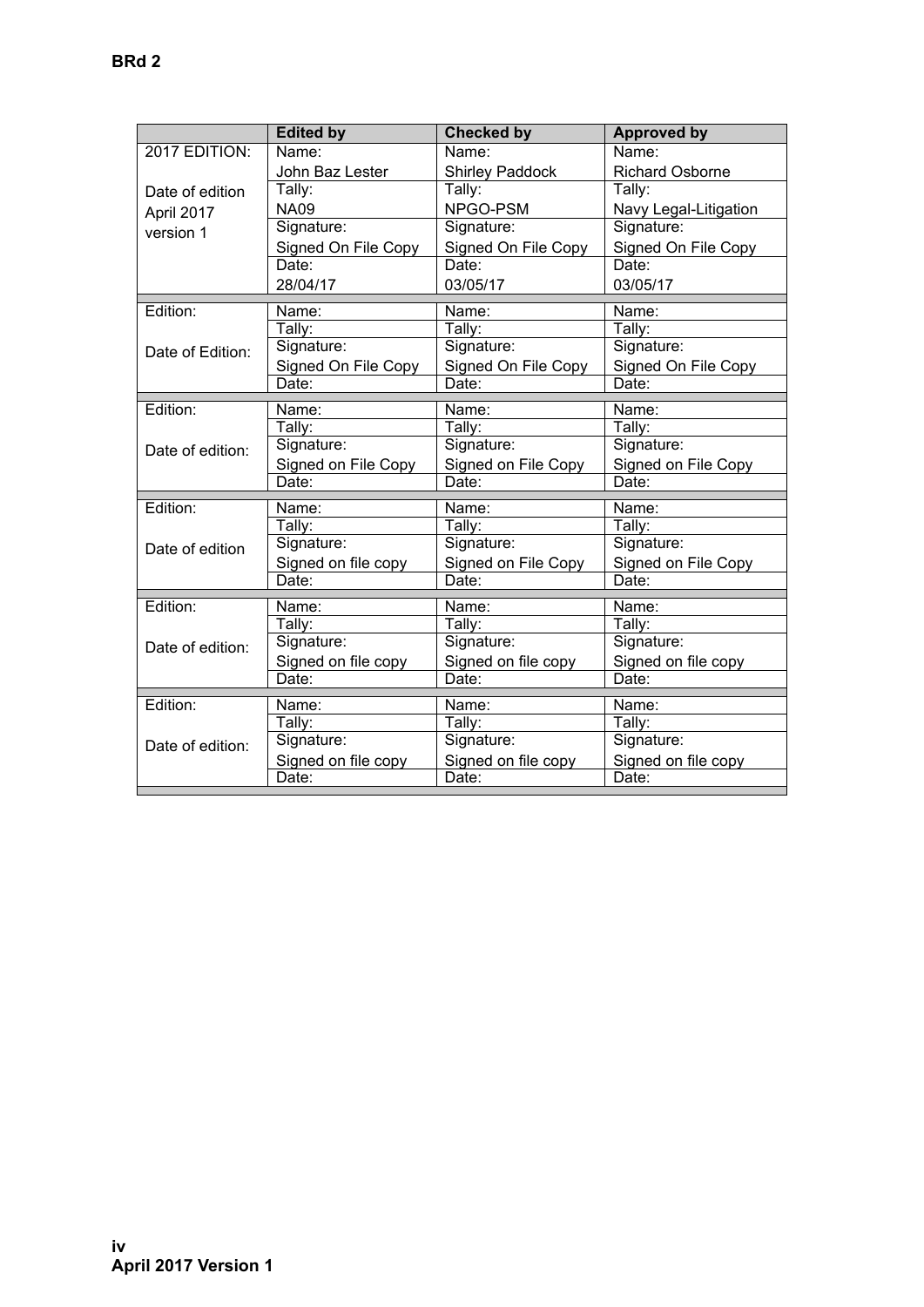#### **PROPOSALS FOR CHANGES**



Hyperlinks within chapters/annexes will work in this publication although links outside the chapter/annex are not provided due to web browser limitations. When this icon is observed, visit the publication's Home Page to access files of interest. Files are available under the following Home Page buttons: Forms, Video, Sound.



Proposals for Changes (Forms)

Proposals for Change, using the form accessed via the home page, are to be forwarded to the Editor addressee listed on [page ii](#page-1-0).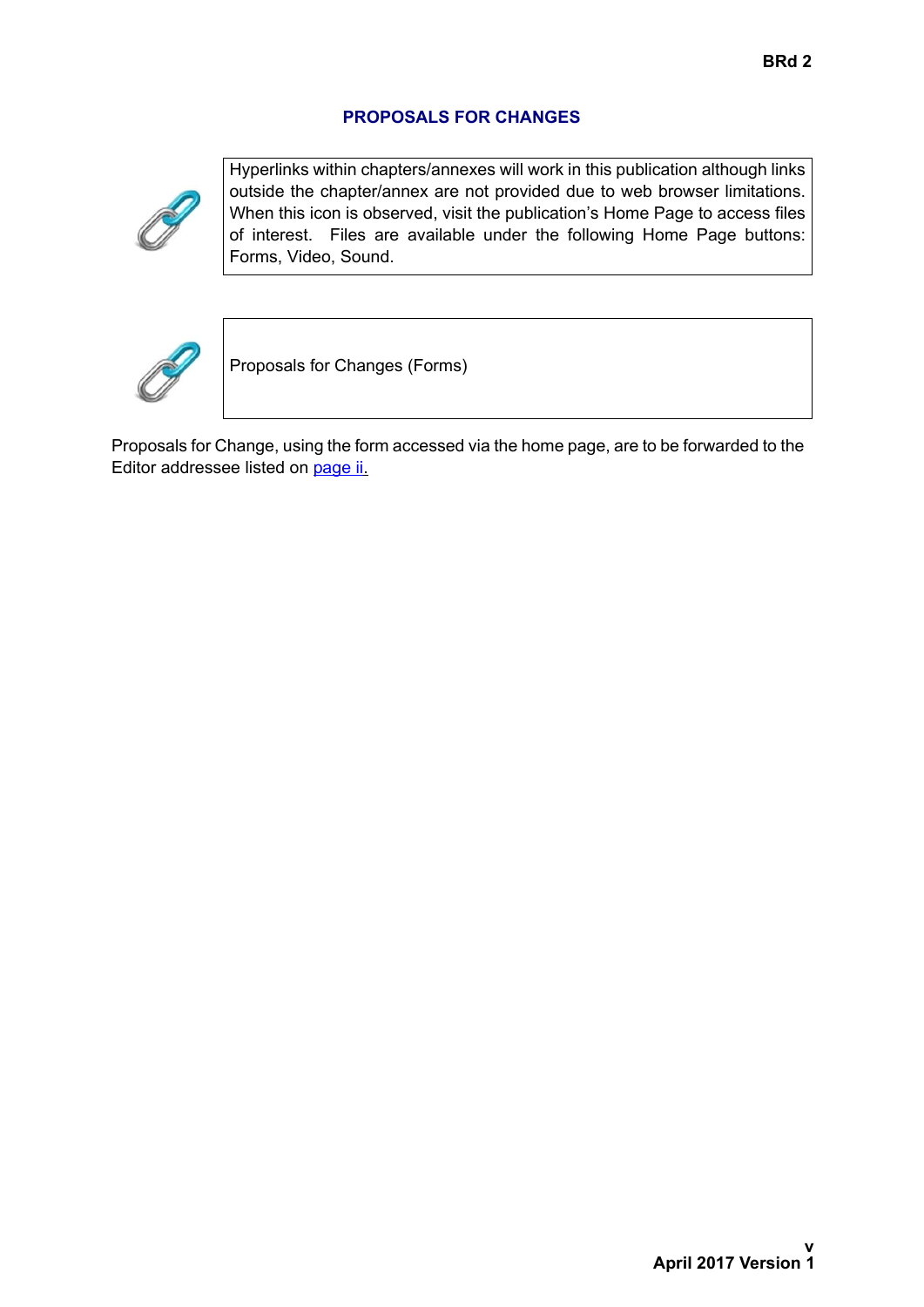#### **BRd 2**

#### **THE QUEEN'S REGULATIONS FOR THE ROYAL NAVY**

#### **Equality and Inclusion**

Where appropriate, the Sponsors of this publication have undertaken an Equality Analysis to ensure that the outcome does not have a disproportionate impact on those in the protected characteristics groups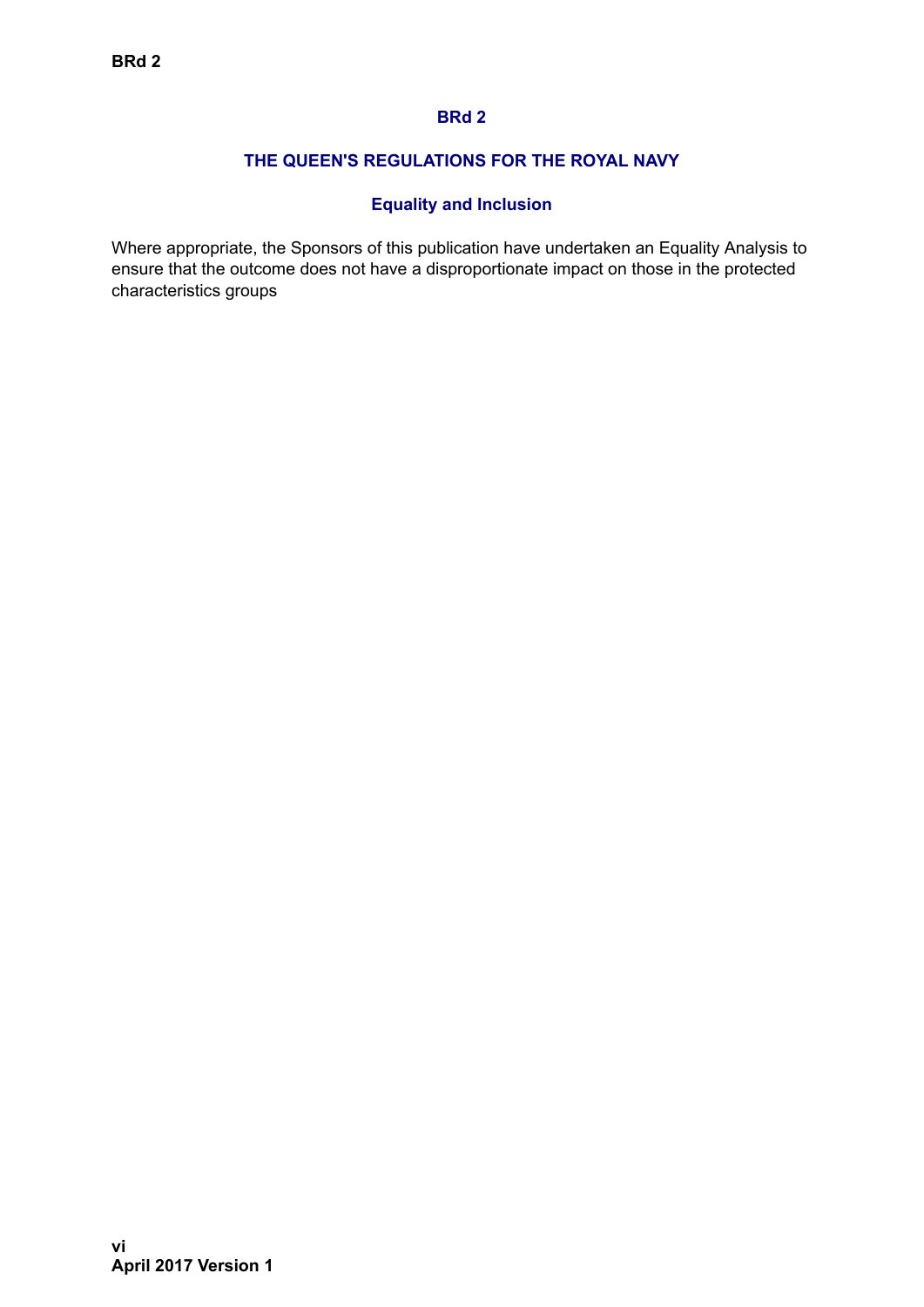#### **CONTENTS**

| Chapter 1 | Composition of the Naval Service and Jurisdiction of QRRN |
|-----------|-----------------------------------------------------------|
|-----------|-----------------------------------------------------------|

- Section I Composition of the Naval Service
- Section II Jurisdiction of QRRN
- Chapter 2 Government, Higher Command and Organization
- Chapter 3 Rank and Command

|           | Section I    | <b>Relative Rank</b>                                                      |
|-----------|--------------|---------------------------------------------------------------------------|
|           | Section II   | Officers of Flag Rank and Commodores                                      |
|           | Section III  | <b>Entitlement to Command</b>                                             |
|           | Section IV   | Ship's Company                                                            |
|           | Section V    | <b>Royal Marines</b>                                                      |
|           | Section J.VI | Command and Corresponding Rank                                            |
|           | Section VII  | Degrees of Command and Administration                                     |
| Chapter 4 |              | Information Superiority – Commanding Officers as Information Asset Owners |
| Chapter 5 | Spare        |                                                                           |
|           |              |                                                                           |

Chapter 6 Spare

### **BOOK TWO INSTRUCTIONS TO OFFICERS AND OTHERS**

#### **Part I Commanders and Senior Officers**

| Chapter 7 |             | Instructions to Senior Officers               |  |  |
|-----------|-------------|-----------------------------------------------|--|--|
|           | Section I   | <b>General Instructions</b>                   |  |  |
|           | Section II  | Instructions relating to Ships                |  |  |
|           | Section III | Instructions relating to Shore Establishments |  |  |
|           |             | <b>Part II Commanding Officers</b>            |  |  |
| Chapter 8 |             | Instructions to Commanding Officers           |  |  |
|           | Section I   | Sea Command                                   |  |  |
|           | Section II  | <b>General Instructions</b>                   |  |  |
|           | Section III | Organization                                  |  |  |
|           | Section IV  | <b>Logistics Duties</b>                       |  |  |
|           | Section V   | <b>Weapons and Weapon Systems</b>             |  |  |
|           |             |                                               |  |  |

- Section VI Ship Upkeep, Maintenance and Repair
- Section VII New Construction Ships and Submarines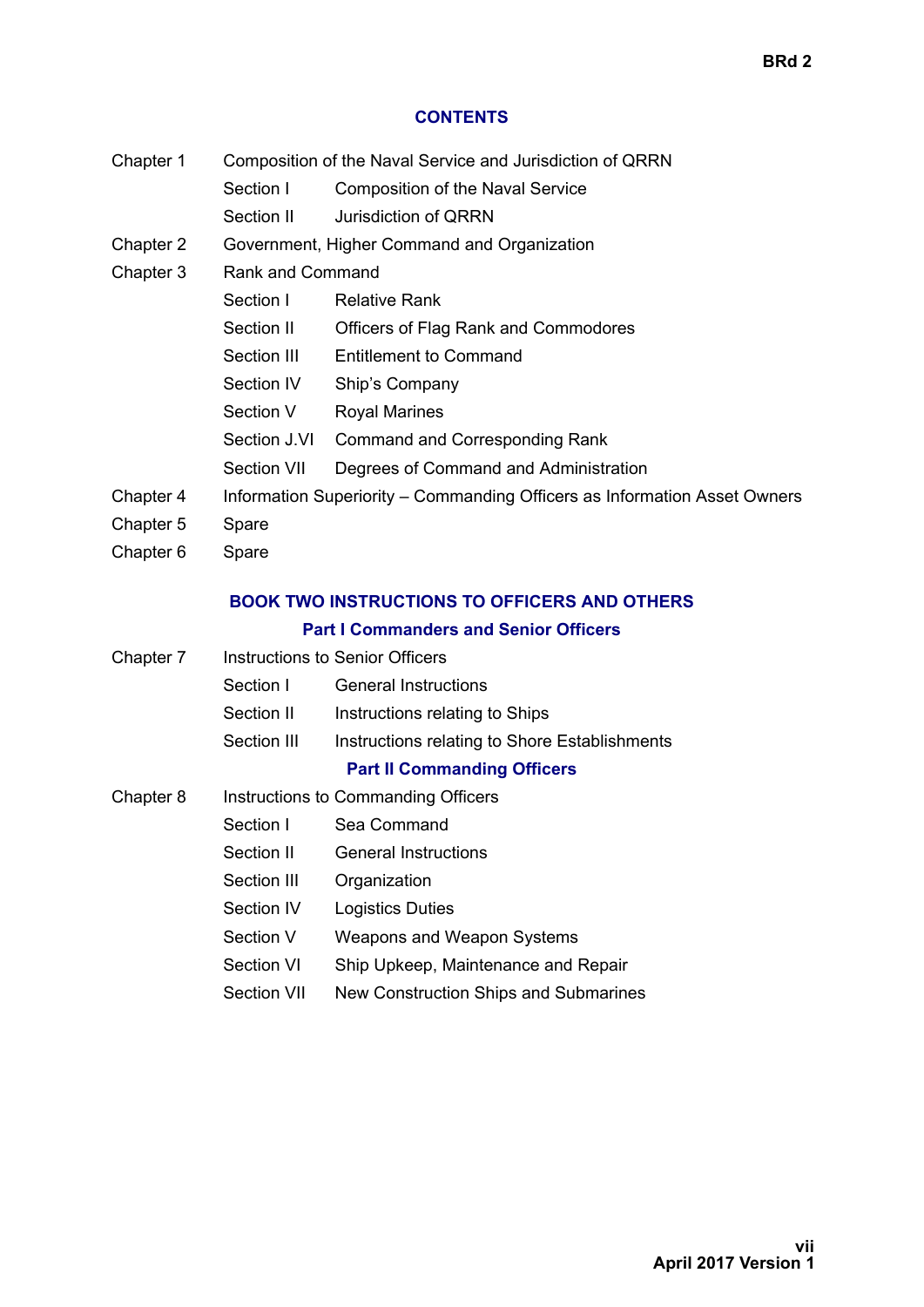**BRd 2**

#### **Part III Heads of Department**

| Chapter 9  | The Executive Officer                |                                                               |  |
|------------|--------------------------------------|---------------------------------------------------------------|--|
|            | Section I<br>The Executive Officer   |                                                               |  |
|            | Section II                           | The Executive Officer (Submarines)                            |  |
|            | Section III                          | The Executive Officer (Naval Air Squadrons)                   |  |
| Chapter 10 | The Engineer Officer                 |                                                               |  |
|            | Section I                            | The Staff Engineer Officer                                    |  |
|            | Section II                           | <b>Heads of Engineering Departments</b>                       |  |
|            | Section III                          | The Marine Engineer Officer (Surface Ships and Submarines)    |  |
|            | Section IV                           | The Weapon Engineer Officer (Surface Ships)                   |  |
|            | Section V                            | The Weapon Engineer Officer (Submarines)                      |  |
| Chpater 11 | The Air Engineer Officer             |                                                               |  |
| Chapter 12 |                                      | The Logistics Officer and Officer Conducting Logistics Duties |  |
| Chapter 13 | Spare                                |                                                               |  |
| Chapter 14 |                                      | The Officer Commanding Royal Marines                          |  |
| Chapter 15 | <b>Medical Branch Officers</b>       |                                                               |  |
|            | Section I                            | <b>Medical Officers</b>                                       |  |
|            | Section II                           | Officer in Medical Charge                                     |  |
|            | Section III                          | <b>Dental Officers</b>                                        |  |
|            | Section IV                           | <b>QARNNS</b>                                                 |  |
|            | Section V                            | <b>Medical Services Officer</b>                               |  |
| Chapter 16 | The Chaplain                         |                                                               |  |
| Chapter 17 | The Base Warrant Officer             |                                                               |  |
|            |                                      | <b>Part IV Divisional Responsibilities</b>                    |  |
| Chapter 18 | <b>Divisional Officers</b>           |                                                               |  |
|            |                                      | <b>Part V Specialist Officers</b>                             |  |
| Chapter 19 | <b>Warfare Officers</b>              |                                                               |  |
|            | Section I                            | Principal Warfare Officers (Surface Ships)                    |  |
|            | Section II                           | Principal Warfare Officer (Submarine)                         |  |
|            | Section III                          | Navigating Officers/Submarine Navigating Officer              |  |
|            | Section IV                           | The Mine Warfare And Clearance Diving Officer                 |  |
|            | Sectin V                             | The Operations Officer                                        |  |
|            | Section VI                           | The Hydrographic, Meteorological and Oceanographic Officer    |  |
|            |                                      | (HM)                                                          |  |
| Chapter 20 | The Command Warrant Officer (CWO)    |                                                               |  |
| Chapter 21 | <b>Physical Development Officers</b> |                                                               |  |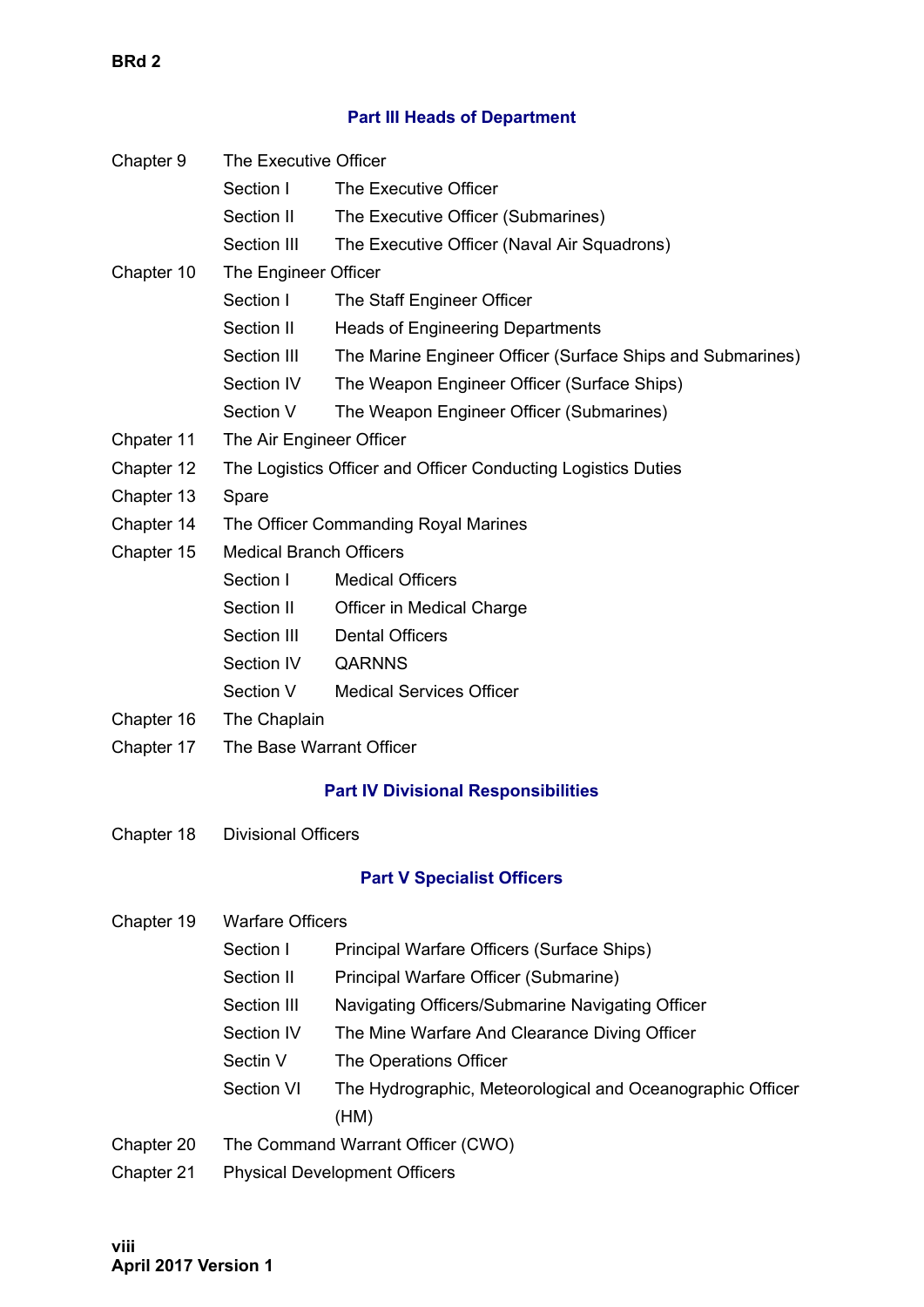- Chapter 22 Communications Officers
	- Section I The Communications Information Systems Officer (Surface Ships)
	- Section II The Communications Information Systems Officer (Submarines)
	- Section III The Electronic Warfare Officer (Surface Ships)
	- Section IV The Communications Security Officer/Crypto Custodian (All Vessels)
- Chpater 23 The Executive Warrant Officer
- Chpater 24 Aviation Officers
- Chapter 25 Photographic Officers

#### **Part VI Officers and Others Allocated Particular Tasks**

- Chapter 26 Operations Room Personnel
- Chapter 27 Personnel with Responsibilities for the Control of Diving
- Chpater 28 Officers And Ratings Responsible for Explosives And Small Arms
- Chapter 29 Establishment/Unit Security Officer
- Chpater 30 Officer of the Watch
- Chapter 31 Officer Responsible for Education and Resettlement Duties
- Chapter 32 Young Officer's Training Officer
- Chapter 33 Public Relations Officers
- Chapter 34 Boatswain, Royal Navy Police or Chief of the Boat and Coxswain Section I The Boatswain
	- Section II The Royal Navy Police, Chief of the Boat and Coxswain
- Chapter 35 Duties and Privileges of Warrant Officers, Chief Petty Officers, Petty Officers and Leading Ratings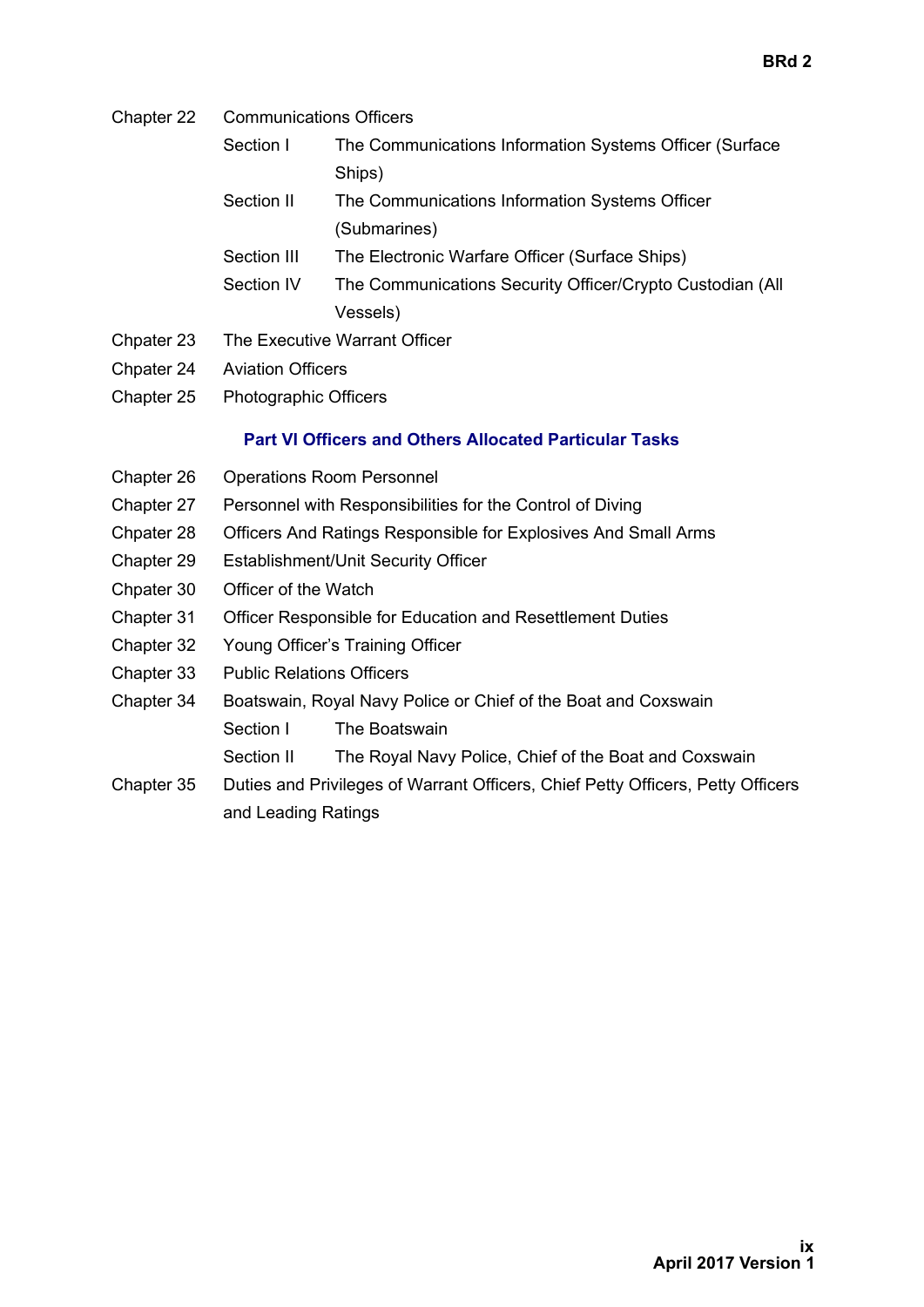#### **BOOK THREE REGULATIONS FOR THE GOVERNMENT OF THE NAVAL SERVICE**

#### **Part I Discipline and Conduct**

- Chapter 36 Discipline and Conduct General
- Chapter 37 Jurisdiction
- Chapter 38 Misconduct and Negligence of Officers
- Chapter 39 Civil Power
- Chapter 40 Missing Persons
- Chapter 41 Spare
- Chapter 42 Representations and Complaints

#### **Part II Operational Matters**

| Chapter 43 | Spare                                                                    |                                                          |
|------------|--------------------------------------------------------------------------|----------------------------------------------------------|
| Chapter 44 | Aviation                                                                 |                                                          |
|            | Section I                                                                | General                                                  |
|            | Section II                                                               | <b>Special and Passenger Flights</b>                     |
| Chapter 45 |                                                                          | Collisions Groundings and other Navigational Incidents   |
| Chapter 46 |                                                                          | <b>Salvage and Special Services</b>                      |
|            | Section I                                                                | Prize Money and Awards for Salvage and Special Services- |
|            |                                                                          | General                                                  |
|            | Section II                                                               | Salvage-General                                          |
|            | Section III                                                              | Salvage of HM Ships and Vessels                          |
|            | Section IV                                                               | Salvage of Private Ships                                 |
|            | Section V                                                                | Salvage of Private Property                              |
|            | Section VI                                                               | Salvage or Recovery of Naval Property                    |
| Chapter 47 | Geneva Conventions-Provision of Identity Cards and Armlets; Prisoners of |                                                          |
|            | War                                                                      |                                                          |
|            | Section I                                                                | General                                                  |
|            | Section II                                                               | Identity Card F Ident 189                                |
|            | Section III                                                              | F. Ident 106 and Red Cross Armlet                        |
|            | Section IV                                                               | F. Ident 107 and Armlet                                  |
|            | Section V                                                                | <b>F.</b> Ident 108                                      |
|            | Section VI                                                               | Prisoners of War                                         |
|            | Section VII                                                              | Law of Armed Conflict                                    |
| Chapter 48 | Spare                                                                    |                                                          |
| Chapter 49 |                                                                          | Disposal and Reserve Ships                               |
| Chapter 50 | Spare                                                                    |                                                          |
|            |                                                                          |                                                          |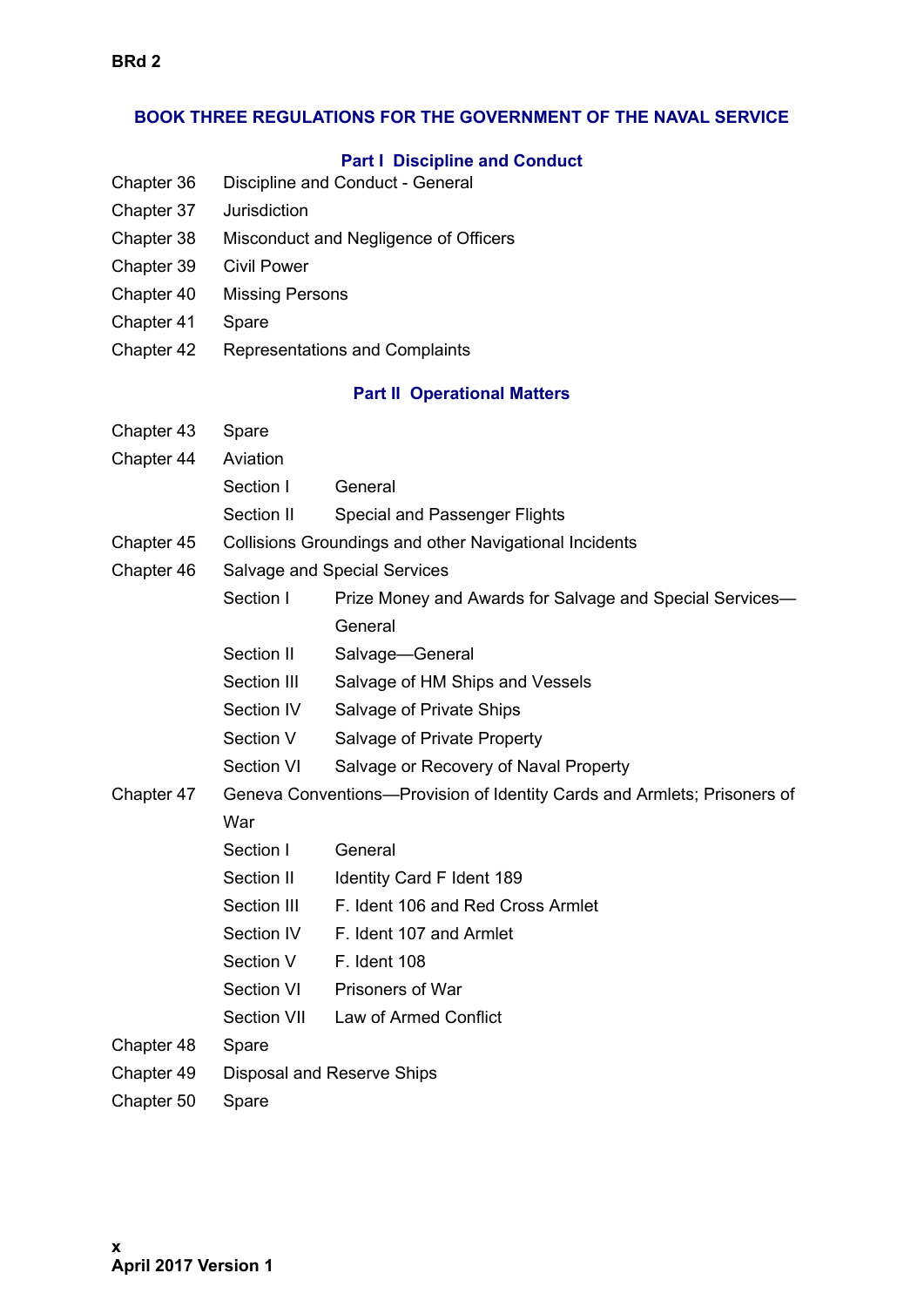#### **Part III Casualties**

- Chapter 51 Casualty Procedures
- Chapter 52 Spare
- Chapter 53 Accidental Death or Injury; Inquests
- Chapter 54 Spare
- Chapter 55 Wills and Effects
- Chapter 56 Sea Cadet Corps—Definition of Duty

#### **Part IV Boards of Inquiry**

Chapter 57 Service Inquiries

#### **Part V General Legal Matters**

- Chapter 58 Legal Advice and Proceedings
- Chapter 59 Compensation and Claims
	- Section I Compensation for Lost and Damaged Service Kit and Personal **Effects**
	- Section II Common Law/Maritime Claims
	- Section III Special Procedures for Claims Arising in Foreign Countries
	- Section IV Matters Incidental to Claims and Offences Abroad
- Chapter 60 Indemnities
- Chapter 61 Registration of Births, Deaths and Marriages
	- Section I General
	- Section II Banns of Marriage in HM Ships at Sea
	- Section III Notice of Marriage in HM Ships at Sea
- Chapter 62 International Health Regulations, Quarantine and Animals
	- Section I International Health Regulations
	- Section II Service and Domestic Animals
- Chapter 63 HM Revenue and Customs
- Chapter 64 Spare
- Chapter 65 Working with Children and Vulnerable Persons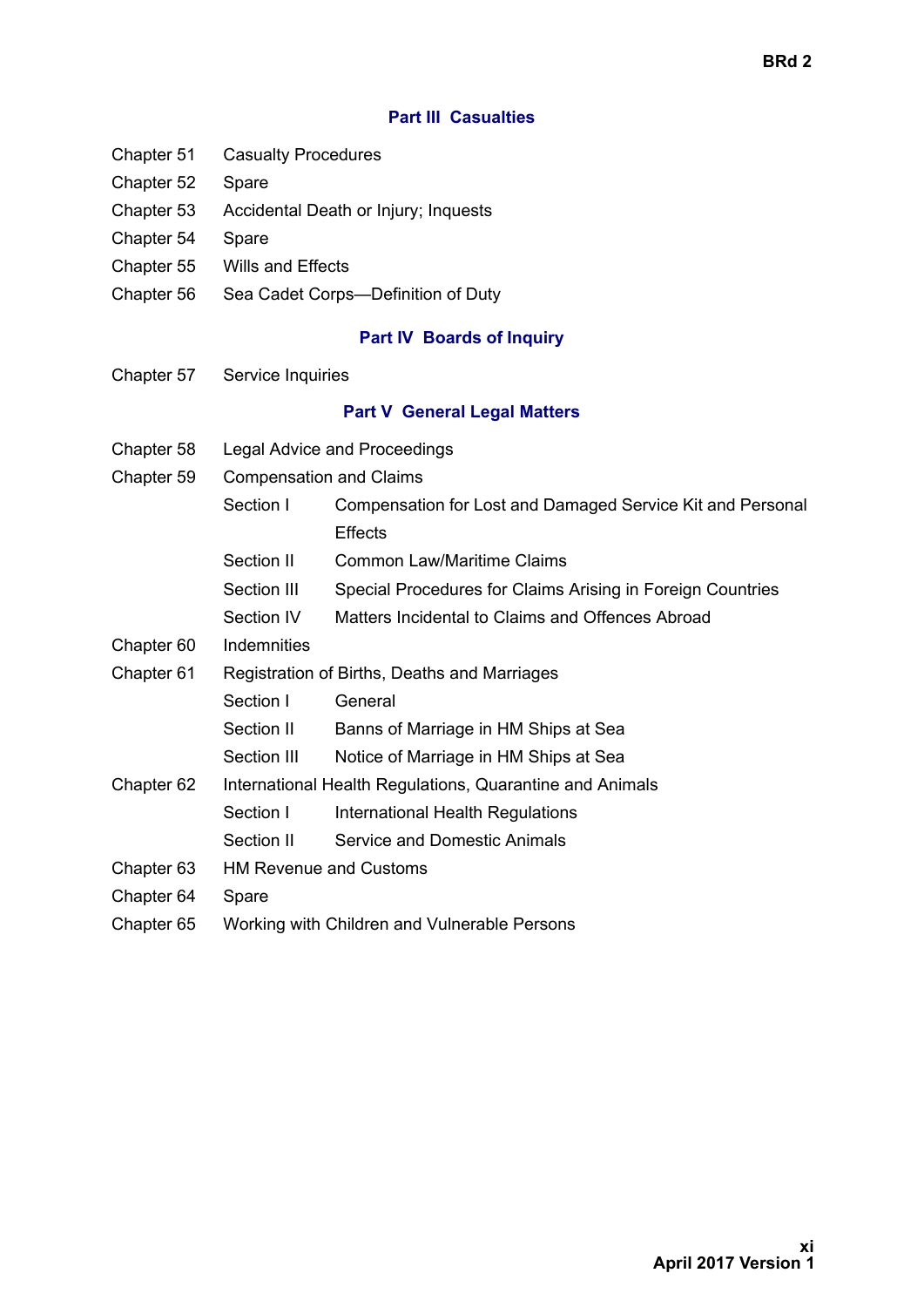#### **Part VI Political Matters; Security; Official Information and Public Relations**

- Chapter 66 Political Activities; Parliamentary Candidature
- Chapter 67 Electoral Registration
- Chapter 68 Activities Involving the Use of Official Information or Experience
- Chapter 69 Parliamentary Enquiries and Correspondence
- Chapter 70 Security
- Chapter 71 Spare

#### **Part VII Relations with Foreign and Commonwealth Countries**

Chapter 72 Relations with Foreign and Commonwealth Countries

#### **Part VIII General Administration**

| Ľ                                                                                                                                                           | r |  |
|-------------------------------------------------------------------------------------------------------------------------------------------------------------|---|--|
| ֖֖֖֧֖֚֚֚֚֚֚֚֚֚֚֚֚֚֚֚֚֚֚֚֚֚֚֡֡֡֡֡֡֡֡֡֡֡֬֝֝<br>and the state of the state of the state of the state of the state of the state of the state of the state of th |   |  |
| l                                                                                                                                                           |   |  |
| I                                                                                                                                                           |   |  |
|                                                                                                                                                             |   |  |
|                                                                                                                                                             |   |  |
| Ľ                                                                                                                                                           | ï |  |
|                                                                                                                                                             |   |  |
| J                                                                                                                                                           |   |  |
| ι<br>֩֘                                                                                                                                                     |   |  |
|                                                                                                                                                             |   |  |
| I<br>I                                                                                                                                                      |   |  |
|                                                                                                                                                             |   |  |
|                                                                                                                                                             |   |  |

| Chapter 73 | Spare                         |                                                       |  |
|------------|-------------------------------|-------------------------------------------------------|--|
| Chapter 74 | <b>Dress and Decorations</b>  |                                                       |  |
| Chapter 75 |                               | Religion and the Chaplaincy Service                   |  |
| Chapter 76 |                               | <b>Education and Resettlement</b>                     |  |
| Chapter 77 | Medical                       |                                                       |  |
| Chapter 78 | <b>Identity Cards</b>         |                                                       |  |
| Chapter 79 | Spare                         |                                                       |  |
| Chapter 80 |                               | Welfare Committee, Canteen and Non Public Funds       |  |
|            | Section I                     | Welfare Committee and Ship's Welfare Fund             |  |
|            | Section II                    | Messes, Canteens and Bars-Authorization and Licensing |  |
|            | Section III                   | Canteens and Bars-Self-run System                     |  |
|            | Section IV                    | <b>Service Funds</b>                                  |  |
| Chapter 81 | Messing and Accommodation     |                                                       |  |
|            | Section I                     | Messing of Officers                                   |  |
|            | Section II                    | Cabins                                                |  |
|            | Section III                   | Messing of Ship's Company                             |  |
|            | Section IV                    | Visitors and Passengers-Entertainment and Hospitality |  |
|            | Section V                     | <b>Official Residences and Married Quarters</b>       |  |
|            | Section VI                    | <b>Private Accommodation</b>                          |  |
| Chapter 82 | Spare                         |                                                       |  |
| Chapter 83 | <b>Commercial Sponsorship</b> |                                                       |  |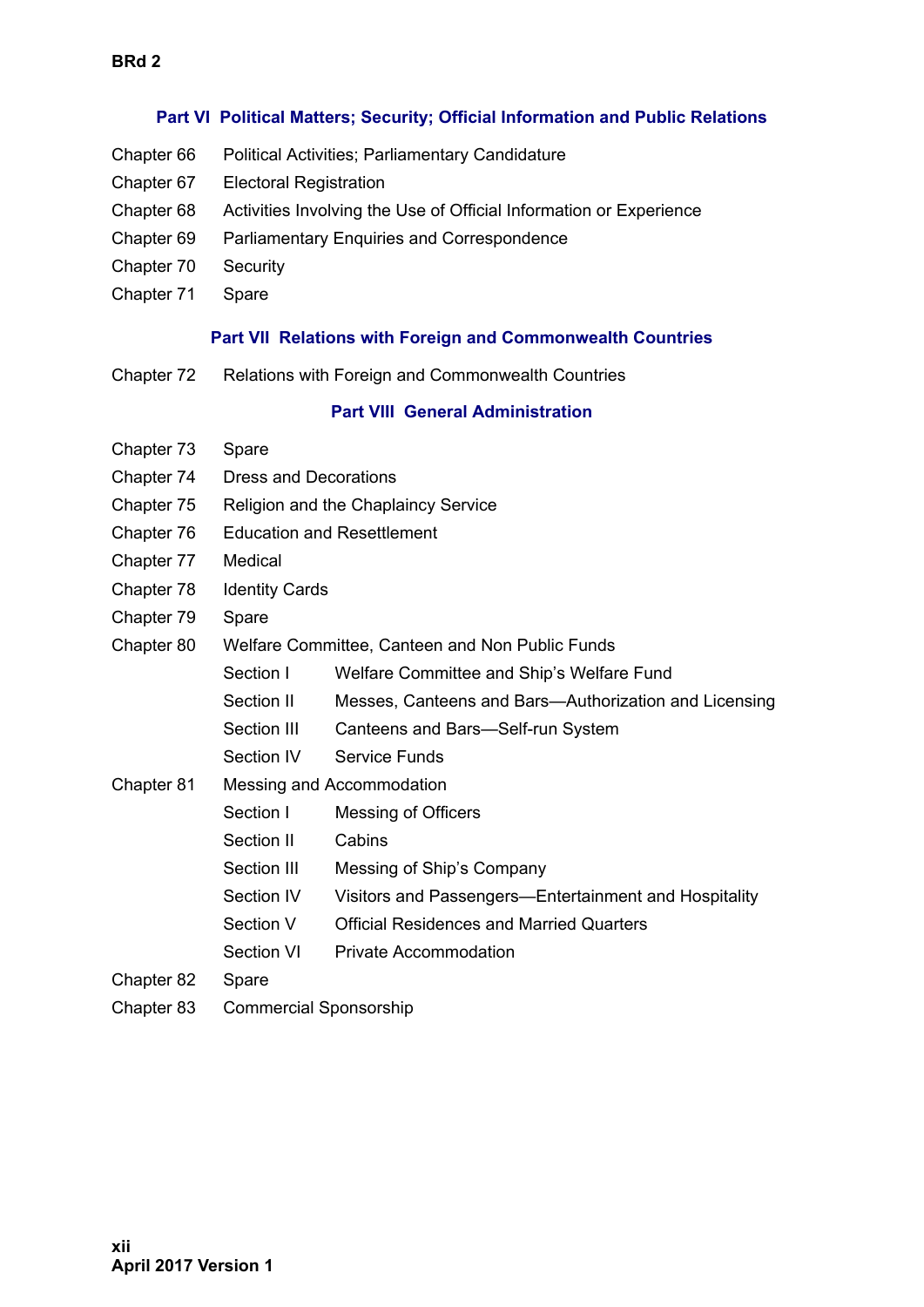- Chapter 84 Business Activities and Private Interests
	- Section I Business Activities
	- Section II Crown Service and Private Interests
- Chapter 85 Spare
- Chapter 86 Conflict of Interest
- Chapter 87 Definitions and Counting of Service; Duty Status Section I Definitions and Counting of Service Section II Duty Status
- Chapter 88 Ships' and Establishments' Badges and Mottoes
- Chapter 89 Inventions, Patents and Awards for Suggestions
- Chapter 90 Spare

#### **Part IX Ceremonial**

| Chapter 91 | Standards, Flags and Colours |                                                |
|------------|------------------------------|------------------------------------------------|
|            | Section I                    | <b>Standards and Distinguishing Flags</b>      |
|            | Section II                   | Colours                                        |
|            | Section III                  | Flags in Boats, Aircraft and Cars              |
| Chapter 92 |                              | Military Honours and Marks of Respect          |
| Chapter 93 |                              | Official Visits, Precedence and Ceremonies     |
| Chapter 94 | <b>Gun Salutes</b>           |                                                |
| Chapter 95 | <b>Funeral Honours</b>       |                                                |
| Chpater 96 | Service Bands                |                                                |
|            | Section I                    | <b>General Instructions</b>                    |
|            | Section II                   | <b>Definitions</b>                             |
|            | Section III                  | Engagements                                    |
|            | Section IV                   | Music                                          |
| Chapter 97 |                              | Royal Marines Band Service and Volunteer Bands |
|            | Section I                    | <b>Command and Control</b>                     |
|            | Section II                   | Administration                                 |
|            | Section III                  | Ceremonial                                     |
|            | Section IV                   | <b>Band Instruments and Equipment</b>          |
|            | Section V                    | <b>Engagement Categories</b>                   |
|            | <b>Section VI</b>            | <b>Volunteer Bands</b>                         |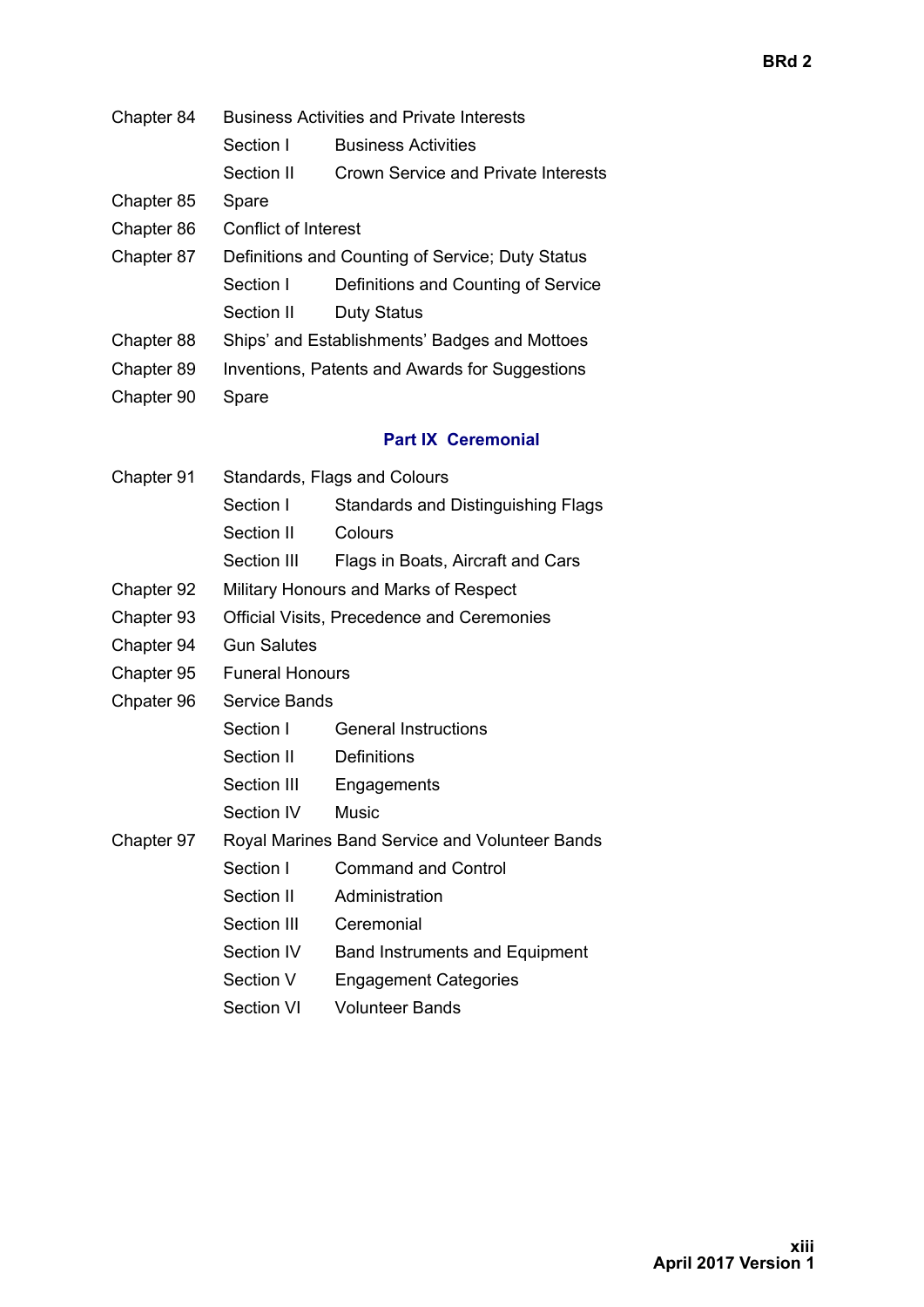#### *By the Defence Council*

THE REGULATIONS AND INSTRUCTIONS contained in this volume (to be designated The Queen's Regulations for the Royal Navy) have been established by Her Majesty's Order in Council for the government of Her Majesty's Naval Service and of all those serving Her Majesty in association with or for the purposes of the Naval Service.

All Commanders-in-Chief, Flag Officers and other officers in command of Her Majesty's ships and vessels or in charge of naval establishments, are hereby required and directed to observe and obey these Regulations and Instructions and to take care that the officers and others under their command also pay the most strict attention and obedience thereto.

Every officer shall make himself acquainted with and shall duly observe and obey, and so far as he is able enforce the due execution of, the Armed Forces Act 2006 or other Acts in force, these Regulations, and all other regulations, orders or instructions that may be issued by the Defence Council or on their Authority, and shall in all respects act in conformity with the established customs and practices of Her Majesty's Service at sea.

Every direction contained herein is to be considered applicable to all whom it may concern, though it may appear in a chapter addressed to a particular class of officer.

#### *By Command of the Defence Council*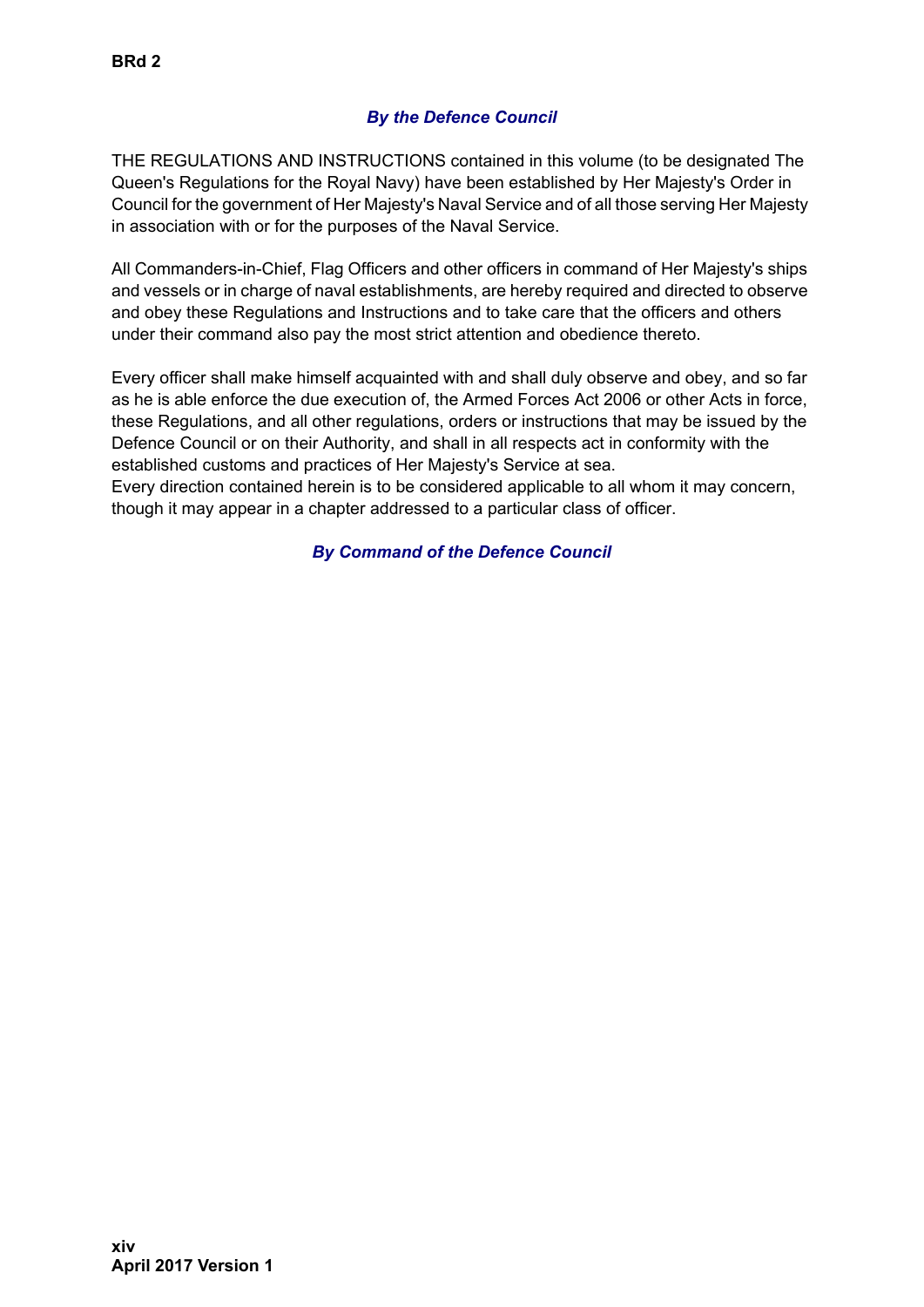#### **GOVERNMENT AND COMMAND OF THE ROYAL NAVY AND THE ROYAL MARINES**

#### **J. Government and Command of the Services**

1. The government and command of each of the fighting Services is vested in Her Majesty The Queen, who has charged the Secretary of State with general responsibility for the defence of the Realm and established a Defence Council having command and administration over Her Armed Forces.

2. The Defence (Transfer of Functions) Act 1964 transferred to the Secretary of State the statutory functions of the previous Secretaries of State for War and Air and (except for certain specified functions relating to command and administration) of the former Board of Admiralty. The Act transferred to the Defence Council the statutory functions of the former Army Council and Air Council and corresponding statutory functions (including the excepted functions referred to above) of the former Board of Admiralty.

3. The Letters Patent of the Defence Council are reproduced at Annex A. The Council are given the prerogative functions of the former Board of Admiralty, Army Council and Air Council, are given administrative functions, are given command of all members of the Forces and are directed to set up an Admiralty Board, an Army Board and an Air Force Board.

4. The Directions of the Defence Council setting out the composition and duties of the Admiralty Board are reproduced at Annex B. The Board have, under the Defence Council, command over the officers, ratings and marines of Her Majesty's naval and marine forces; subject to the orders and directions of the Defence Council, they are charged with the administration of matters relating to the naval and marine forces.

5. The Defence (Transfer of Functions) Act 1964 empowers the Admiralty Board to discharge the statutory functions of the Defence Council, subject to any Directions of the Council. The effect of the above Directions is to confine this power, in the main, to statutory functions relating to the Royal Navy and Royal Marines. Certain prerogative functions under Orders in Council relating to the Royal Navy and Royal Marines were transferred to the Secretary of State who in practice is advised on such matters by the Admiralty Board. The Army and Air Force Boards have been empowered by Royal Warrant to exercise concurrently certain prerogative functions.

6. The regulations governing the administration of the Royal Fleet Reserve, the Royal Naval Reserve and the Royal Marines Reserve are contained in BRs 61, 60 and 63 respectively.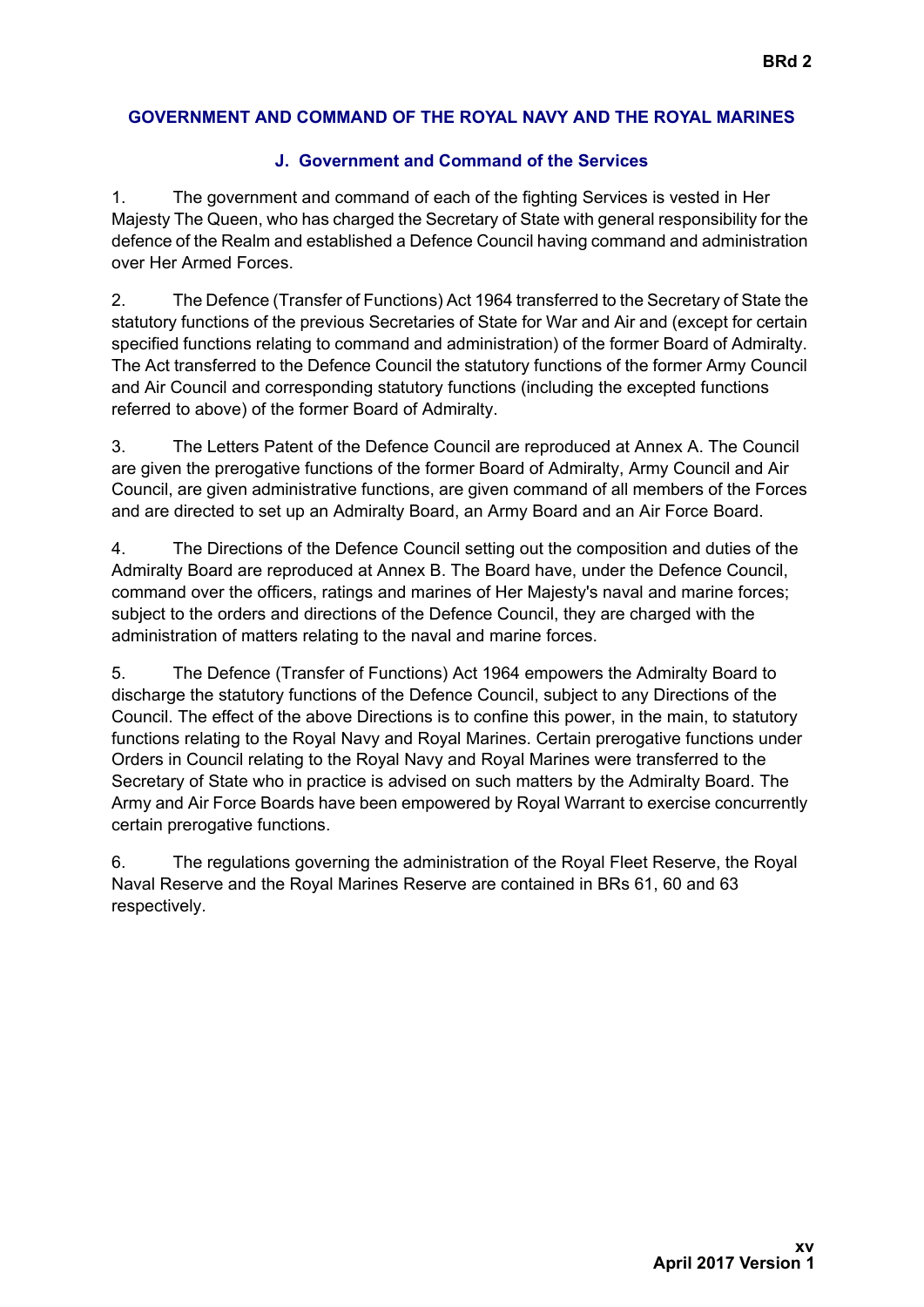#### **J. ANNEX A**

#### **LETTERS PATENT CONSTITUTING THE DEFENCE COUNCIL**

ELIZABETH THE SECOND BY THE GRACE OF GOD OF THE UNITED KINGDOM OF GREAT BRITAIN AND NORTHERN IRELAND AND OF OUR OTHER REALMS AND TERRITORIES QUEEN HEAD OF THE COMMONWEALTH DEFENDER OF THE FAITH

**UNCONTROLLED WHEN PRINTEDUNCONTROLLED WHEN PRINTED**  To all to whom these Presents shall come Greeting. Whereas We did by Our Letters Patent, under the Great Seal of Our Realm bearing the date the thirtieth day of April in the fifty-sixth year of Our Reign constitute and appoint the persons therein named to be Our Defence Council to exercise on Our behalf the functions of Our Prerogative as therein mentioned And Whereas We are desirous of changing the constitution of Our said Defence Council Now Therefore Know Ye that We do revoke with effect from the sixth day of July in the fifty-eighth year of Our Reign Our Letters Patent bearing date the thirtieth day of April in the fifty-sixth year of Our Reign aforesaid And Further Know Ye that We do constitute and appoint as from the said sixth day of July the following persons in place of those constituted and appointed by Our Letters Patent aforesaid that is to say Our Principal Secretary of State for Defence the Minister of State for the Armed Forces the Parliamentary Under Secretary of State and Minister for Defence Equipment and Support the Parliamentary Under Secretary of State and Minister for International Defence and Security the Parliamentary Under Secretary of State for Defence and Minister for Veterans the Chief of the Defence Staff the Permanent Under Secretary of State of the Ministry of Defence the Chief of the Naval Staff and First Sea Lord the Chief of the General Staff the Chief of the Air Staff the Vice Chief of the Defence Staff the Chief of Defence Materiel of the Ministry of Defence the Chief Scientific Adviser of the Ministry of Defence the Second Permanent Under Secretary of State of the Ministry of Defence and the Director General Finance of the Ministry of Defence to be Our Defence Council to exercise on Our behalf the functions of Our Prerogative which have heretofore on Our behalf been exercised by Our Defence Council constituted and appointed by Our Letters Patent aforesaid and in particular to administer such matters pertaining to Our Naval Military and Air Forces as We shall through Our Principal Secretary of State for Defence direct them to execute And to have command under Us of all Officers and Ratings Soldiers and Airmen of Our Naval Military and Air Forces And Further Know Ye that Our Principal Secretary of State for Defence (or in his absence one of Our Ministers of State aforesaid) shall be Chairman of Our Defence Council so constituted and for the business of which he shall be responsible to Us and to Parliament And the said Permanent Under Secretary of State of the Ministry of Defence shall be the Secretary of Our Defence Council Provided that Our Defence Council may appoint such other person or persons to act as Secretary or Secretaries in addition to the said Permanent Under Secretary of State as Our Defence Council may think fit And We do empower and direct Our Defence Council to establish an Admiralty Board an Army Board and an Air Force Board to be charged with the administration of such matters relating to Our Naval Military and Air Forces as Our Defence Council shall direct And to have command under Us and Our Defence Council of all Officers and Ratings Soldiers and Airmen whom Our Defence Council shall place under their command And We do grant Our Defence Council authority to give and dispose of all such Offices places and employments in Our Naval Military and Air Forces as shall become or be made vacant And We enjoin all such Officers and all others whom it may concern to be obedient to Our Defence Council and to the Boards established by Our Defence Council by virtue of these Presents in all things as becometh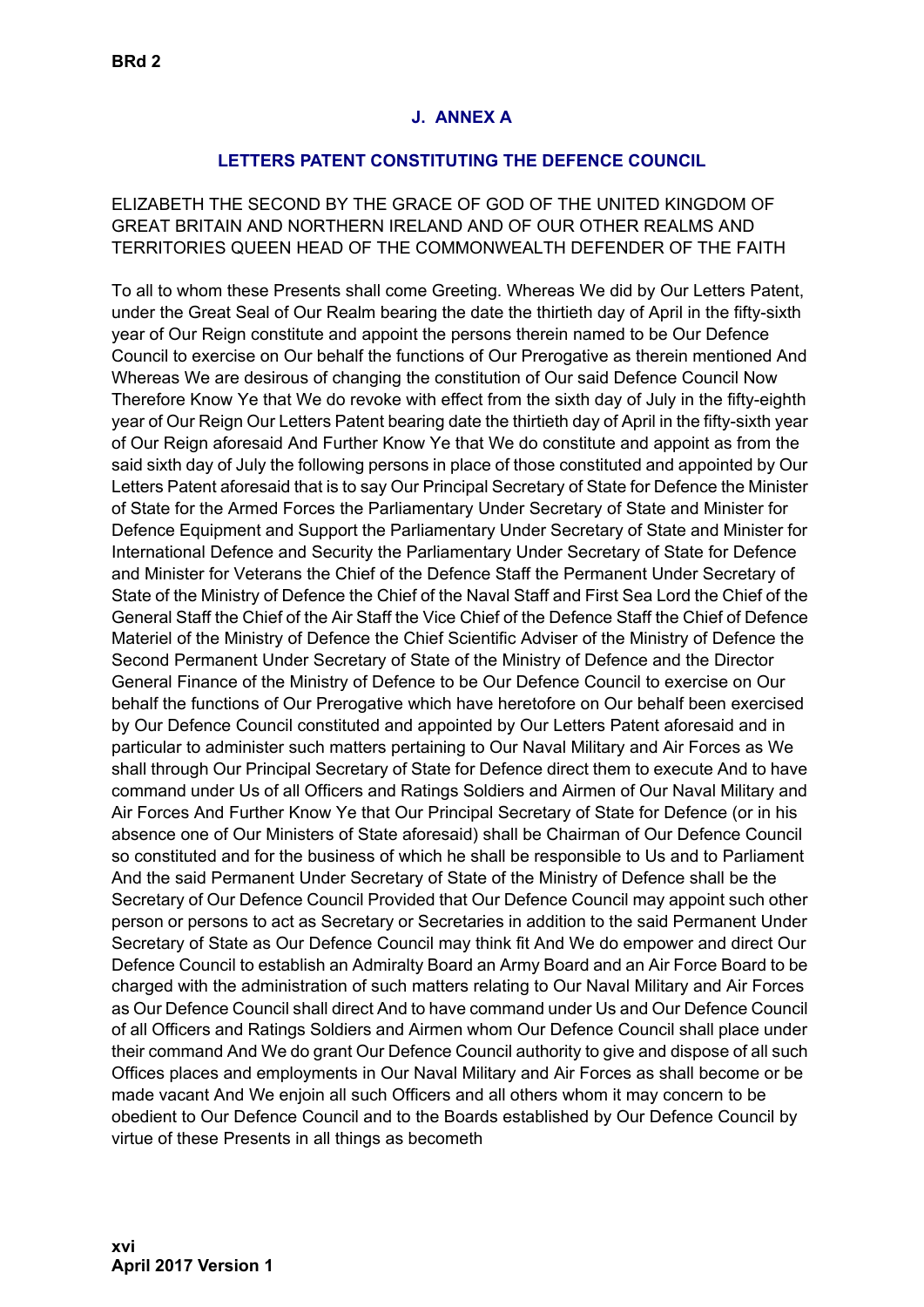And Further Know Ye that the powers of Our Defence Council and of the Boards so appointed may be exercised and their duties performed by any two of their members and any document may be signed on behalf of our Defence Council or of any of the said Boards by any two of their members or by the Secretary or person acting as Secretary of Our Defence Council or of that Board And We do further direct that the arrangements for the administration and government of Our Naval Military and Air Forces described in these Our Letters shall come into effect on the said sixth day of July in the fifty-eighth year of Our Reign In Witness &c. Witness &c.

day of July Given at Our Court at Saint James's the sixth two in the fity-eighth year of Our Reign rine thousand and

#### BY HER MAJESTY'S COMMAND

#### MAY IT PLEASE YOUR MOST EXCELLENT MAJESTY

This contains a Warrant to the Lord High Chancellor to pass Letters Patent under the Great Seal whereby Your Majesty is pleased to amend the constitution of Your Majesty's Defence Council And this Warrant is prepared according to Your Majesty's Royal Command

Received the 6th day of July 2009

Tay ton

Ainsworth Signified by Mr. Secretary

**CHAKRABARTI** Clerk of the Crown in Chancery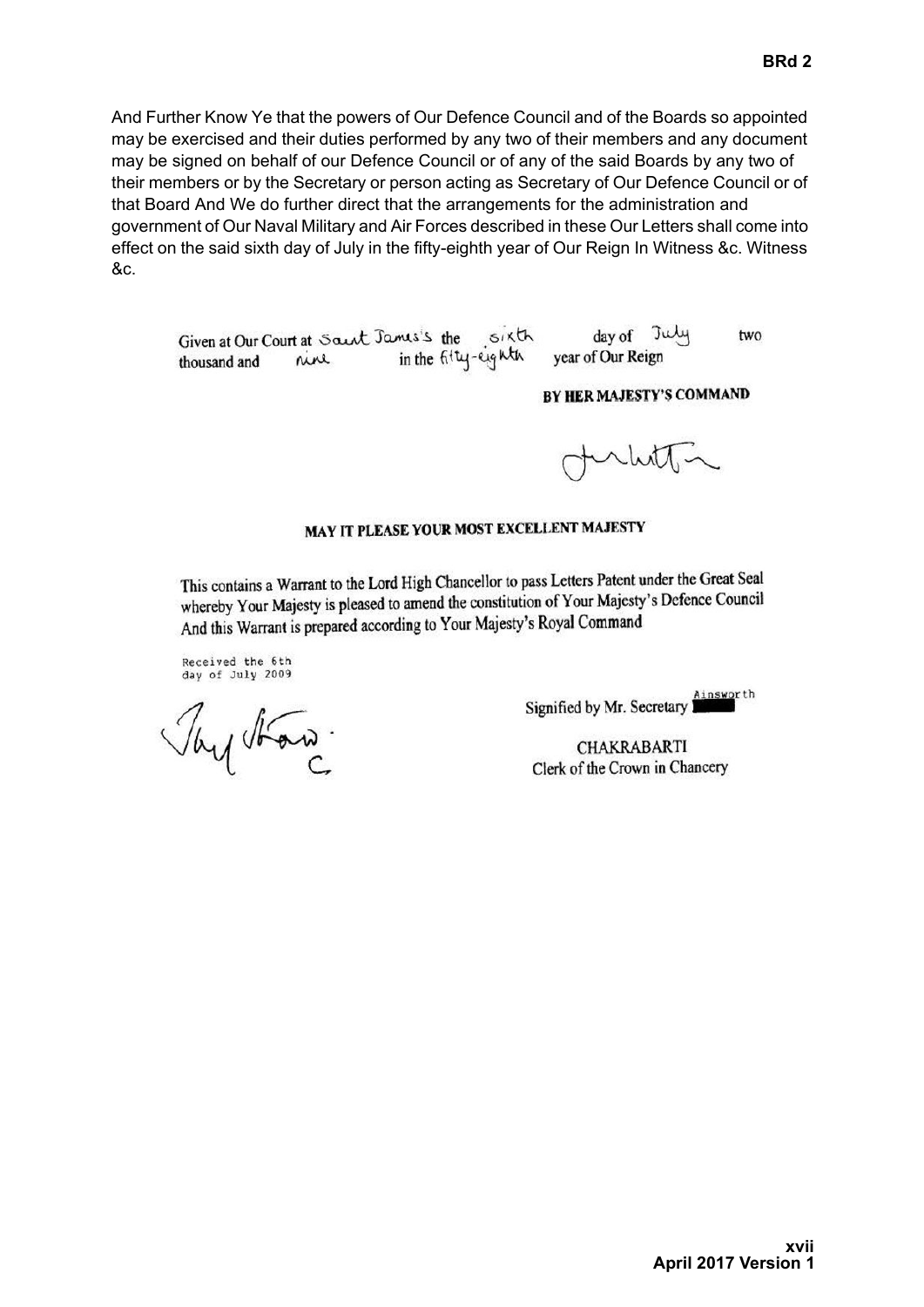#### **ANNEX B**

#### **DIRECTIONS OF THE DEFENCE COUNCIL AS TO THE**

#### **ADMIRALTY BOARD**

#### **THE ADMIRALTY BOARD DIRECTIONS 2000**

The Defence Council, in exercise of the powers conferred upon them by the Letters Patent of Her Majesty dated 6 July 2009 and by section 1(5) of the Defence (Transfer of Functions) Act 1964, and of all other powers them thereunto enabling, hereby give the following Directions:

#### **Commencement, Citation, Revocation and Interpretation**

- 1. (1) These Directions shall come into operation forthwith and may be cited as "The Admiralty Board Directions 2009".
	- (2) The Admiralty Board Directions 2007 are hereby revoked, without prejudice, however, to the validity of anything done by virtue of those Directions.
	- (3) Any document referring to the Admiralty Board Directions 2007 or to any provision thereof shall, so far as may be necessary for preserving its effect, be construed as referring to these Directions or, as the case may be, to the corresponding provision of them.
	- (4) The Interpretation Act 1978 shall apply for the purpose of interpreting these Directions as it applies for the purpose of interpreting an Act of Parliament.

#### **The Admiralty Board**

2. (1) The Admiralty Board shall consist of the holders for the time being of the following offices:

The Secretary of State for Defence

The Minister of State for the Armed Forces

The Minister of State for Strategic Defence Acquisition Reform

The Minister for Defence Equipment and Support

The Minister for Veterans

The Minister for International Defence and Security

The Chief of the Naval Staff and First Sea Lord

The Second Permanent Under-Secretary of State of the Ministry of Defence

The Fleet Commander and Deputy Chief of Naval Staff

The Second Sea Lord and Chief of Naval Personnel & Training

The Controller of the Navy

The Chief of Fleet Support

The Assistant Chief of the Naval Staff.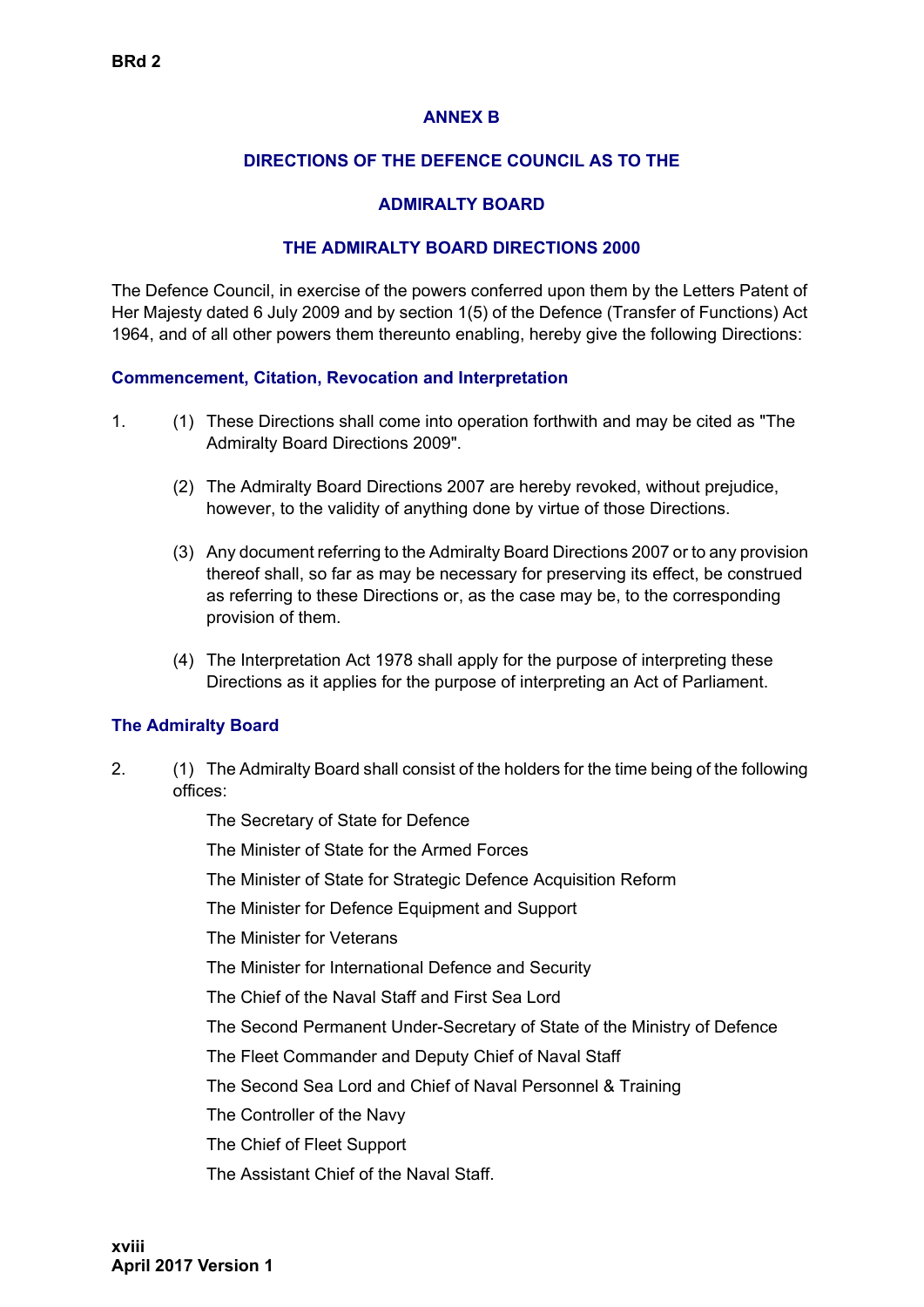- **BRd 2**
- (2) The Secretary of State for Defence shall be Chairman of the Admiralty Board; but in his absence the Minister of State for the Armed Forces, the Minister of State for Strategic Defence Acquisition Reform, the Minister for Defence Equipment and Support, the Minister for Veterans, the Minister for International Defence and Security or such other person as the Secretary of State shall designate may act as Chairman.
- (3) The Secretary of the Admiralty Board shall be the Second Permanent Under Secretary of State of the Ministry of Defence provided that the Admiralty Board may appoint such other person or persons to act as Secretary or Secretaries in addition to the Second Permanent Under Secretary of State of the Ministry of Defence as the Board may think fit.

#### **Duties of the Admiralty Board**

- 3. (1) The Admiralty Board shall under the Defence Council have command over the officers, ratings and marines of Her Majesty's naval and marine forces.
	- (2) The Admiralty Board is hereby charged with the administration of all such matters relating to the naval and marine forces as may be administered by the Defence Council; subject always, however, to any further orders or directions given by the Defence Council.

#### **Directions as to statutory functions**

4. The functions under enactments conferred on the Defence Council by the operation of section 1 of the Defence (Transfer of Functions) Act 1964 which are to be exercisable by the Admiralty Board shall, subject to any further directions which may be given by the Defence Council, not include functions which were before the coming into effect of that Act not exercisable by the Admiralty.

*Dated this 17th day of December 2009 Her Majesty's Principal S of State for Defence Permanent Under Secretary of State, Ministry of Defence*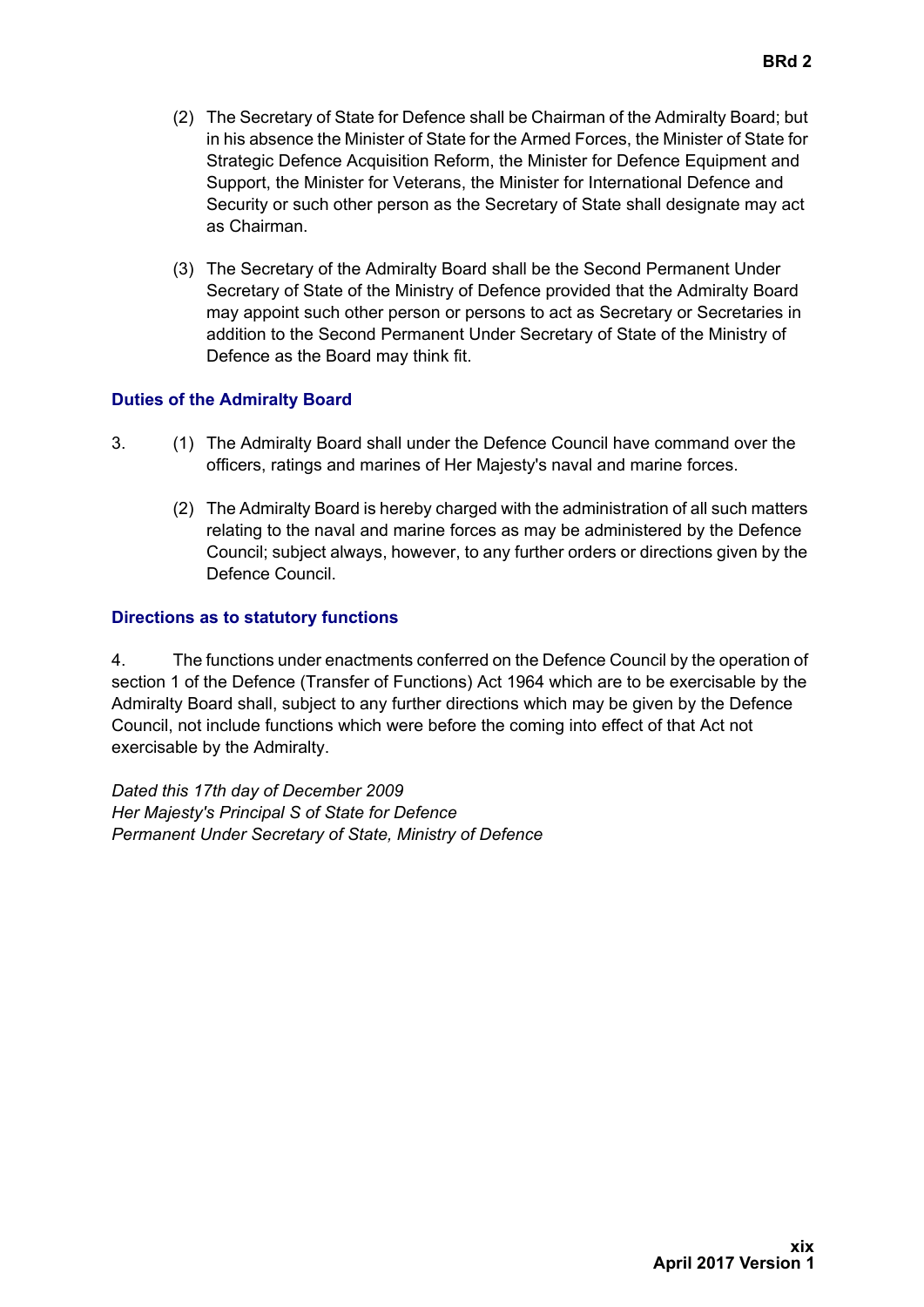#### **Instructions for Use**

J.1. The letter 'J' preceding a paragraph number [Article number in QRRN] indicates that the paragraph [Article] (apart from the number and from necessary differences in relation to ranks, cross-references, etc.) is published in identical form normally in Queen's Regulations, for each of the three Services. In the case of the Royal Navy and the Army, certain of these paragraphs appear not in Queen's Regulations but in other specialised regulations, and appropriate references are made in Queen's Regulations for the Royal Navy, and Queen's Regulations for the Army to these other publications. The text of the 'J' paragraphs [Articles] may not be amended without inter-Service agreement.

2. Amendments to QRRN are published as a matter of routine business and a change is not issued until there is sufficient material to warrant action. Amendments requiring more immediate promulgation should initially be issued as a Defence Council Instruction (DIN), Signal or Advance Information Leaflet which should be retained until the next update.

3. Amendments should be submitted where possible electronically by email to Navy Legal-Casework D6

4. Unless the contrary intention appears, words importing the masculine gender include the feminine.

5. Any errors, or queries on the contents of this publication should be referred to the sponsor of the relevant chapter, shown in the chapter heading, for onward transmission by the sponsor to NAVY LEGAL CASEWORK D6 , MAILPOINT 4-2, LEACH BUILDING, WHALE ISLAND, PORTSMOUTH, PO2 8BY, (02392 62 8894),if necessary.

6. Chapter sponsors are reminded that they are responsible for their chapters and thus the contents therein until such time as it is agreed that sponsorship should be assumed by another branch. Any transfer of sponsorship to another branch or organisation must be agreed between the two parties concerned and notified to NAVY LEGAL CASEWORK D6, as soon as possible.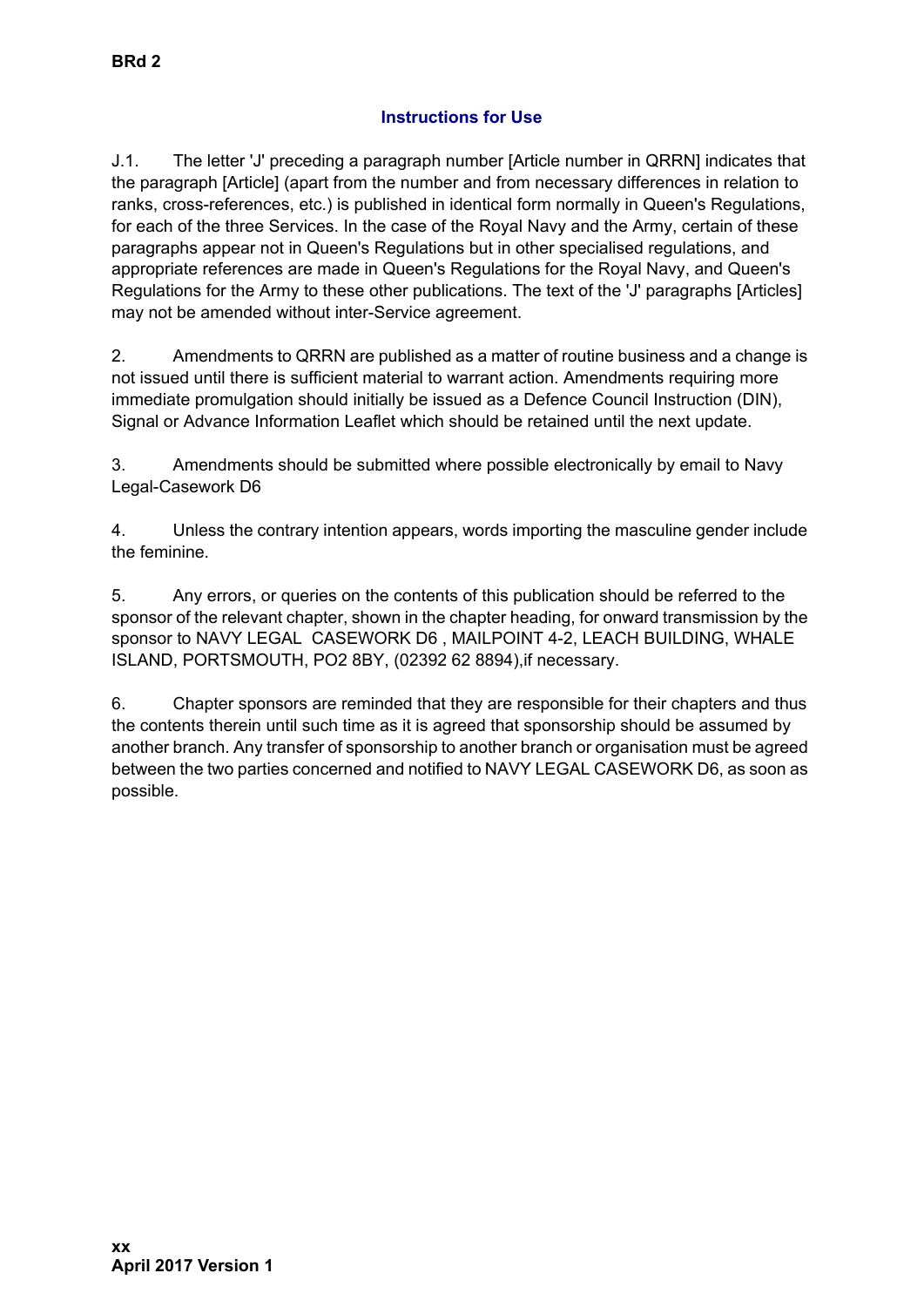#### **Explanation of Terms**

In these regulations and instructions the following terms shall have the meanings given unless the context clearly indicates otherwise.

**Ministry of Defence: Defence Council: Admiralty Board.** These terms are to be distinguished as follows. Functions of the former Admiralty resting on statute and Letters Patent were transferred from 1st April, 1964, either to the Secretary of State or to the Defence Council. The Defence Council has by Direction delegated the administration of the naval forces to the Admiralty Board. Orders and instructions to those forces (including those in this book) are issued on the authority of the Defence Council. The references to the 'Ministry of Defence' or to departments of the Ministry charged with naval matters, which for convenience frequently occur in this book, are to be read in the light of this explanation.

**Superior Authority.** The officer under whose immediate orders a Flag or other officer may be placed or is serving at the time. If the Flag or other officer is acting under Ministry of Defence orders and is not in the presence of a senior officer it shall mean the Ministry of Defence.

#### **Entitlement to command**

| Command<br>Military command<br>Sea command<br>Special command | See Chapter 3, Section III |
|---------------------------------------------------------------|----------------------------|
| Degrees of command and administration                         |                            |
| Full command<br>Operational command                           |                            |



**Flag Officer.** An officer of the rank of Rear-Admiral or above exercising command and authorized by the Ministry of Defence to fly a flag.

**Officer of Flag rank.** An officer of Rear-Admiral's rank or above.

**Commander-in-Chief.** An officer appointed to the chief command of a station, fleet or squadron; and, in general routine duties, the officer in command of a station or squadron or on whom such command may have devolved.

**Commodore.** See 0323.

**The Captain.** The officer appointed to command the ship.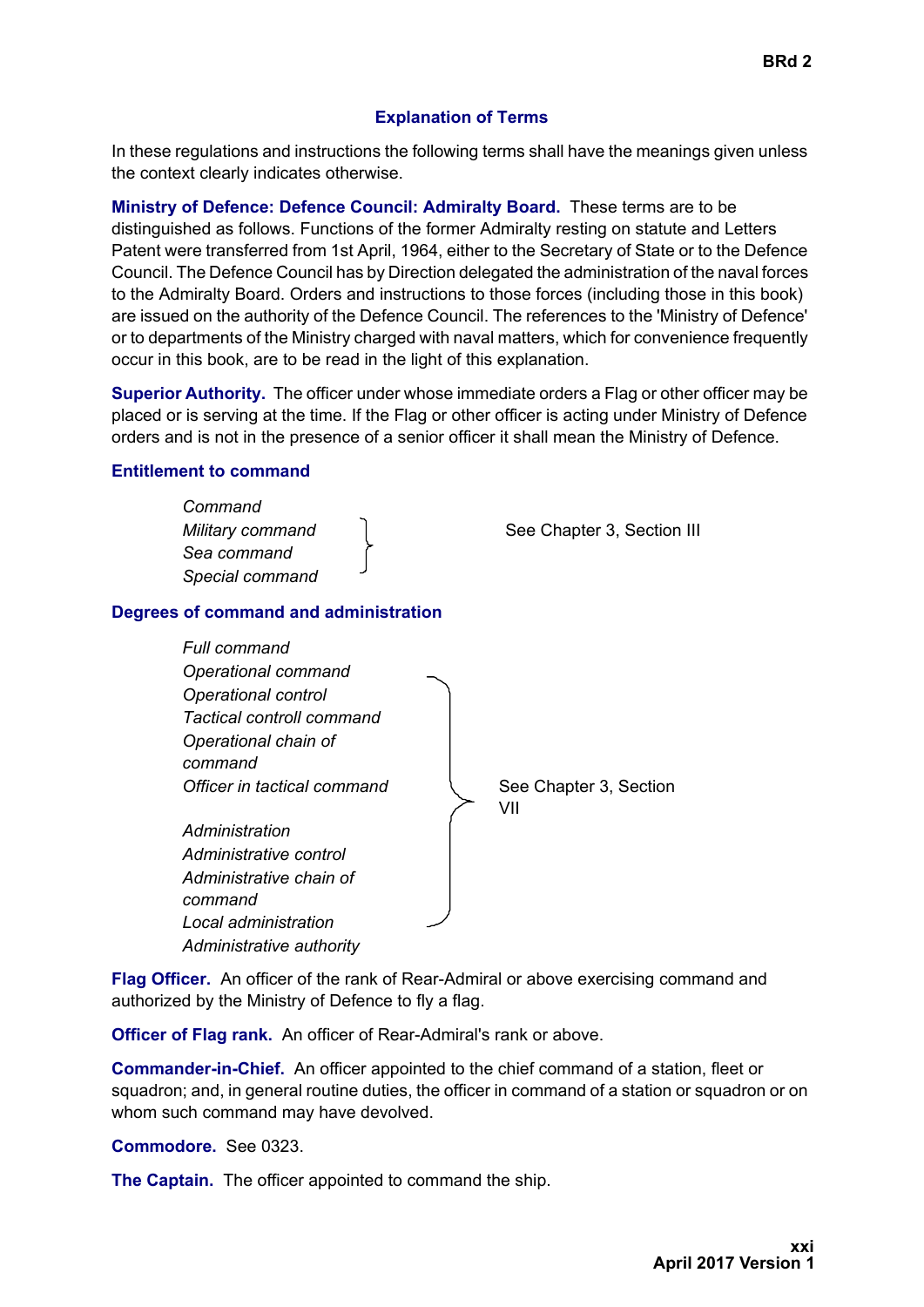**The Commanding Officer.** The officer or other person on board and in actual command at the moment (except for the purposes of the Armed Forces Act 2006-see 0336).

**The Executive Officer.** The officer carrying out the executive duties of the ship.

**The Marine Engineer Officer.** The officer in charge of the Marine Engineering Department in a ship or establishment.

**The Weapon Engineer Officer.** The officer in charge of the Weapon Engineering Department in a ship or establishment.

**The Commander (Air).** The officer in charge of the Air Department of a ship, if of the rank of Commander.

**The Air Engineer Officer.** The officer in charge of the Air Engineering Department of a ship or establishment.

**The Supply Officer.** The officer in charge of the supply and secretariat duties of a ship or establishment.

**The Medical Officer.** The officer in charge of the medical duties of a ship or establishment.

**The Dental Officer.** The officer in charge of the dental duties of a ship or establishment.

**The Instructor Officer.** The officer in charge of the education of officers and men to meet the requirements both of Service training and of the individual for advancement or other purposes.

**The (HM) Officer.** The officer who is accountable to the Commanding Officer for the delivery of hydrographic, meteorological and oceanographic advice including tactical exploitation of the environment.

**The Officer Commanding Royal Marines.** The officer in charge or command of the Royal Marines detachment or special parties embarked in the ship.

**Officer.** In relation to any of HM Naval Forces a person of or above the rank of cadet, and in relation to any other forces an officer of corresponding rank or any superior rank, except where the term 'superior officer' is used.

**Superior Officer.** For the purpose of the Armed Forces Act 2006, see section 374 of the Act and JSP 830, Manual of Service Law, an officer, or a rating not below the rate of Leading Seaman, or a non-commissioned officer not below the rank of Corporal who is a higher rank or rate, or senior in the same rank or rate, and who is subject to the Act.

**Subordinate Officer.** An Acting Sub-Lieutenant, Midshipman or cadet, or a Second Lieutenant, RM.

**Senior Upper Yardman.** A rating candidate for officer rank over the age of 26 but under the age of 46.

**Senior Corps Commision.** An RM or RM Band Service other rank candidate for officer rank over the age of 26 but under the age of 46

**Initial Commission (IC).** The commission in which all entrants to the officer corps join from 1 April 1999, whether recruits from civilian life or from the rating corps/ranks.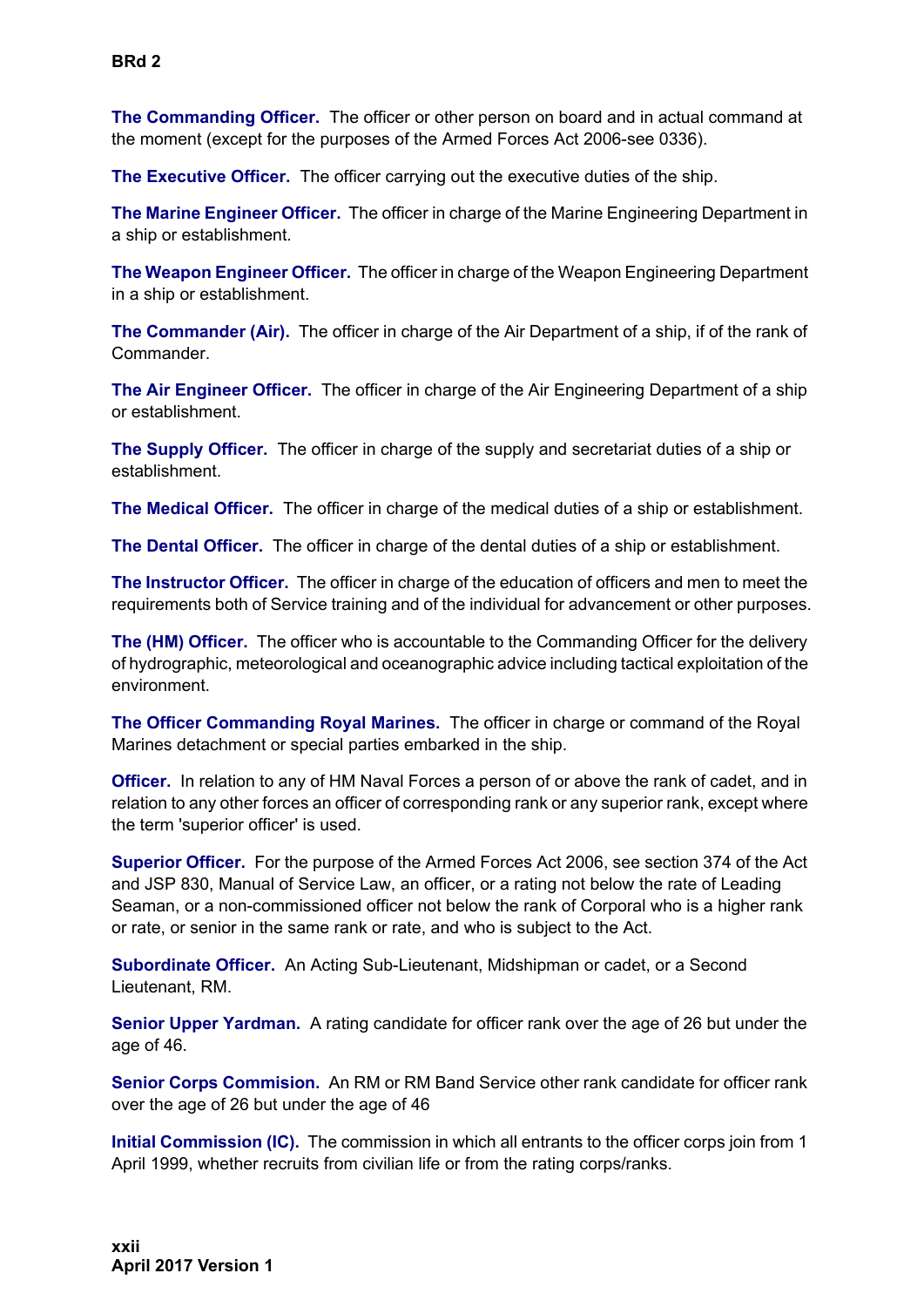**Career Commission (CC).** The Commission to which officers on the IC may transfer. It extends a commission to 16 years' service from the age of 21, or date of joining if later.

**Full Term Commission (FTC).** The commission to which officers on the CC may transfer. It extends a career to retirement age.

**Officers and ratings.** Except where the context requires otherwise, the term 'officers and ratings' in these regulations is to be read as including all officers, Warrant Officers, Chief Petty Officers, Petty Officers and non-commissioned officers, ratings and other ranks of the Royal Navy, Royal Marines, Queen Alexandra's Royal Naval Nursing Service. .

**Warrant Officers.** The highest rate in the rating structure of the RN.

**Petty Officers.** To include Chief Petty Officers and Petty Officers and ratings of equivalent status in all branches, except when used as the title of seaman ratings.

**Non-Commissioned Officer, Royal Marines.** To include all Royal Marines from Lance-Corporal up to Warrant Officer 1st Class, inclusive.

**Commonwealth.** The British Commonwealth of Nations, which includes both members of the Commonwealth (i.e., the fully self-governing countries) and the colonies and other dependent territories administered by Commonwealth governments. The expression 'other Commonwealth countries' is used to denote the fully self-governing members of the Commonwealth other than the United Kingdom.

**Her Majesty's ship.** The title of Her Majesty's ship (HMS) is confined strictly to commissioned ships flying the White Ensign and is not applicable to fleet auxiliaries.

**Flagship.** A ship flying the flag of a Flag Officer or the broad pennant of a Commodore.

**Tender.** A ship or vessel whose officers and men are appointed or drafted to and borne on the books of another ship being a parent ship.

**Independent command.** A ship whose officers and men are appointed or drafted direct to her and borne on her books, irrespective of where her accounts are carried.

**Royal Fleet Auxiliary.** A fleet auxiliary vessel manned by a mercantile crew, owned (or operated on long-term charter) and managed by the Ministry of Defence (Navy) for the purposes of the naval service.

**Mercantile Fleet Auxiliary.** A vessel, manned with a mercantile crew, under commercial management, chartered or requisitioned by the Department of the Environment for operation by the Ministry of Defence (Navy).

**Ships (or vessels) in the naval service.** All ships and vessels-formerly known as 'Admiralty vessels'-owned or operated by the Ministry of Defence (Navy), for naval and fleet (or port) auxiliary purposes which are not commissioned as Her Majesty's ships.

**Naval establishment.** Any establishment under the control of the Secretary of State and maintained for any purpose of the naval service, whether within or without Her Majesty's dominions.

**Fleet establishment.** Any naval establishment manned by the Royal Navy, Royal Marines, or by civilians engaged for Fleet services.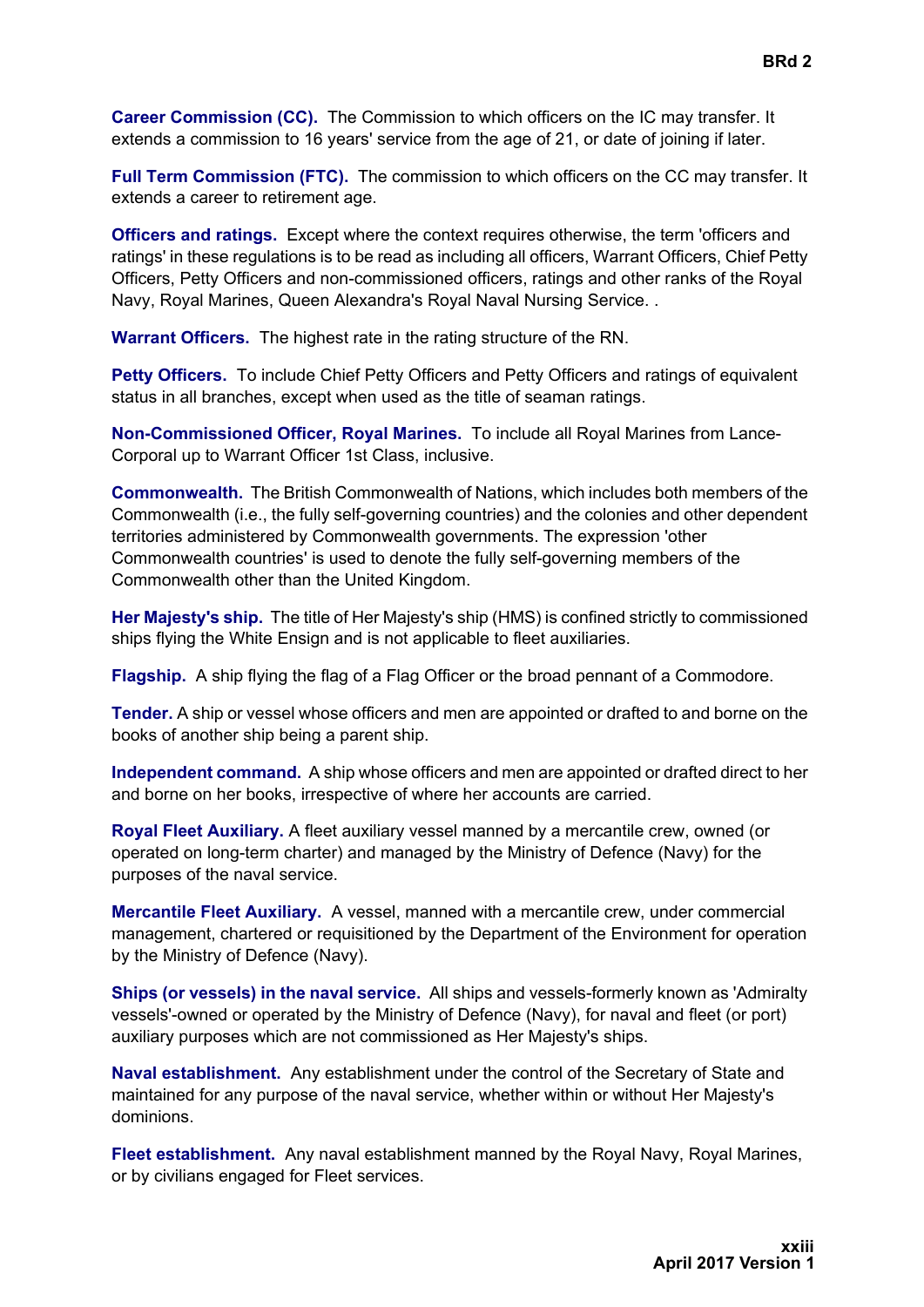**Civil establishment.** Any naval establishment manned on a civilian basis, e.g., dockyards, victualling yards, naval armament depots, etc.

**Medical establishment.** Naval hospital or sick quarters.

**Hospital.** Military hospital, hospital ship or sick quarters.

**By telegram.** Embraces all means of rapid communication, except in cases where it is specially desired to indicate a particular form of rapid communication (such as 'by radio', or 'by cable').

**A month.** For all purposes connected with pay and time, except as shown below, or as otherwise provided by statute, the following scale is to be observed whenever the words 'month' or 'months' are used:

- 1 month shall be equal to 30 days and vice versa.
- 2 months shall be equal to 61 days and vice versa.
	- 3 months shall be equal to 91 days and vice versa.
	- 4 months shall be equal to 121 days and vice versa.
- 5 months shall be equal to 152 days and vice versa.
- 6 months shall be equal to 182 days and vice versa.
- 7 months shall be equal to 212 days and vice versa.
- 8 months shall be equal to 243 days and vice versa.
- 9 months shall be equal to 273 days and vice versa.
- 10 months shall be equal to 303 days and vice versa.
- 11 months shall be equal to 334 days and vice versa.

**Exceptions.** Reckoning by the calendar is to be applied in the following matters:

- a. Assessing the seniority of officers.
- b. Qualifying service for advancement in rating.
- c. Date of restoration of good conduct badges.
- d. Where specifically so directed in JSP 754, Tri-service Regulations for Pay and Charges.

**A year.** Twelve months or one year shall be reckoned by the calendar for all purposes, except for the calculation of 'service' and 'service in a ship-of-war at sea' necessary to determine the eligibility for promotion of officers of certain ranks, which will continue to be calculated at the rate of 365 days to a year. (See Chapter 87.)

i. Care is to be taken in reckoning service by the calendar to allow for time lost as the result of punishment, (e.g., cells, detention, etc.) or absence from the Service, by adding the number of days lost to date as indicated by the calendar. When, however, a period exceeding one year is involved the year (or years) is to be reckoned by the calendar and the number of additional days added thereto.

ii. Where a period of twelve months or one year begins on the last day of February of any year, whether that date be the 28th or 29th of the month, the successive years reckoned by the calendar shall be deemed to end on the day preceding the last day of February, i.e., on the 27th (or on the 28th if a leap year) and, similarly, where the period of calculation begins on the first day of March of any year, the successive years reckoned by the calendar shall be deemed to end on the last day of February, i.e., on the 28th (or on the 29th if a leap year).